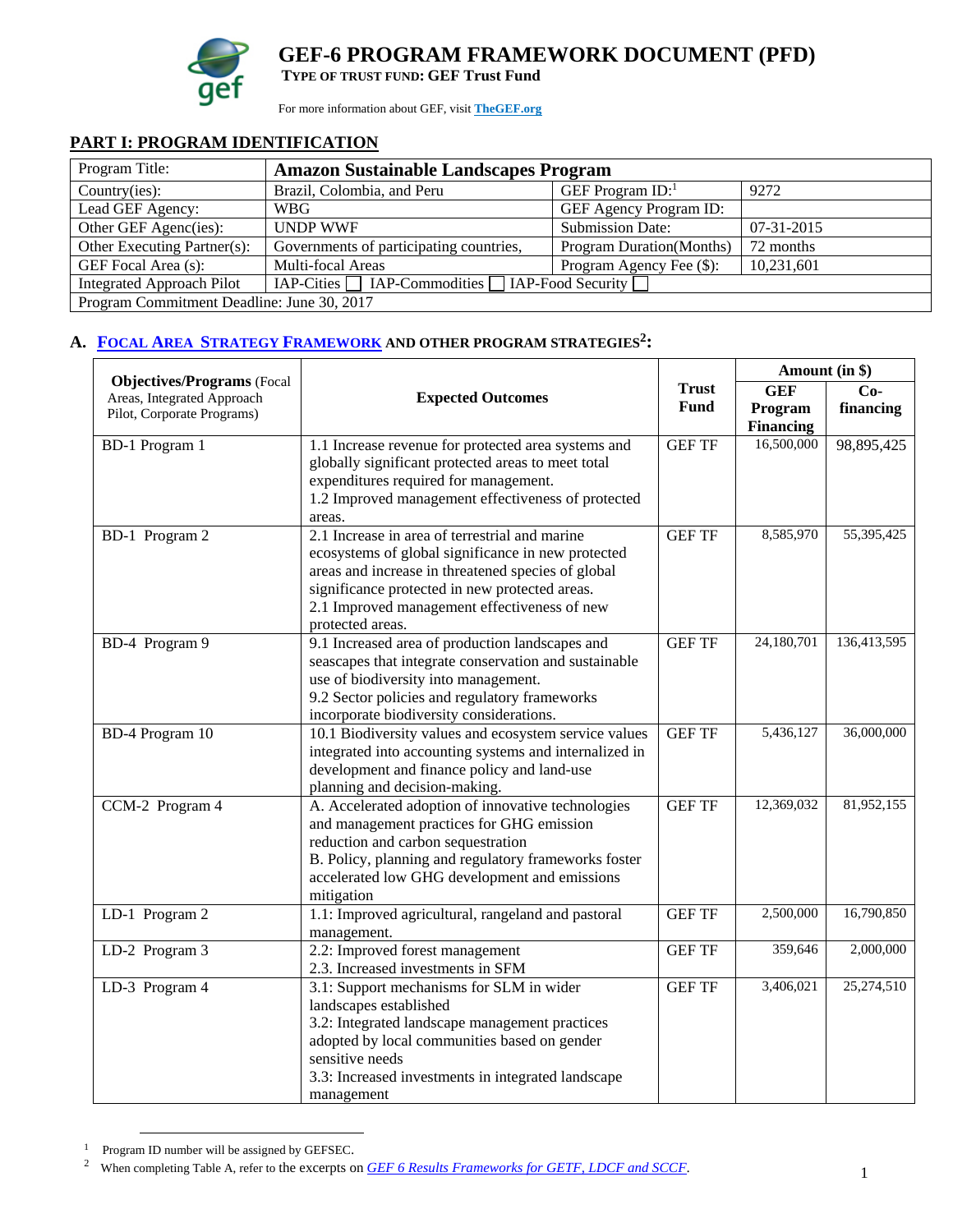| SFM-1                      | 1: Cross-sector policy and planning approaches at<br>appropriate governance scales, avoid loss of high<br>conservation value forests.<br>2: Innovative mechanisms avoid the loss of high<br>conservation value forest. | <b>GEF TF</b> | 12,007,579 | 74,571,765  |
|----------------------------|------------------------------------------------------------------------------------------------------------------------------------------------------------------------------------------------------------------------|---------------|------------|-------------|
| $SFM-2$                    | 3: Increased application of good management<br>practices in all forests by relevant government, local<br>community (both women and men) and private sector<br>actors                                                   | <b>GEF TF</b> | 10,500,000 | 57,516,340  |
| $SFM-3$                    | 5: Integrated landscape restoration plans to maintain<br>forest ecosystem services are implemented at<br>appropriate scales by government, private sector and<br>local community actors, both women and men.           | <b>GEF TF</b> | 12,718,063 | 81,790,850  |
| SFM-4                      | 6: Improved collaboration between countries and<br>across sectors on the implementation of SFM.                                                                                                                        | <b>GEF TF</b> | 5,121,316  | 16,379,085  |
| <b>Total Program Costs</b> |                                                                                                                                                                                                                        |               |            | 682,980,000 |

#### **B. INDICATIVE PROGRAM RESULTS FRAMEWORK**

**Program Objective: To protect globally significant biodiversity and implement policies to foster sustainable land use and restoration of native vegetation cover** 

|                                                   |                                       |                                                                                                                                                                                                                                                                                                                                                                                                                                                            |                             | (in \$)                                   |                    |  |
|---------------------------------------------------|---------------------------------------|------------------------------------------------------------------------------------------------------------------------------------------------------------------------------------------------------------------------------------------------------------------------------------------------------------------------------------------------------------------------------------------------------------------------------------------------------------|-----------------------------|-------------------------------------------|--------------------|--|
| Program<br><b>Components</b>                      | <b>Financing</b><br>Type <sup>3</sup> | <b>Program Outcomes</b>                                                                                                                                                                                                                                                                                                                                                                                                                                    | <b>Trust</b><br><b>Fund</b> | <b>GEF</b><br>Program<br><b>Financing</b> | $Co-$<br>financing |  |
| 1. Integrated<br>Amazon<br><b>Protected Areas</b> | Inv/TA                                | 1.1: Increase area of global significant forest<br>ecosystems in new protected areas and ensure<br>financial sustainability and management<br>effectiveness (baseline established per participating<br>country).                                                                                                                                                                                                                                           | <b>GEF TF</b>               | 43,005,018                                | 254,143,308        |  |
|                                                   |                                       | Indicators and targets:<br>- Number of Hectares of new PAs<br>- - PA management effectiveness (METT) score<br>(increase);<br>-Funding gap for management of protected areas<br>(reduced)                                                                                                                                                                                                                                                                   |                             |                                           |                    |  |
| 2. Integrated<br>Landscape<br>Management          | Inv/TA                                | 2.1: Innovative mechanisms to reduce the loss and<br>promote the sustainable management of native<br>forests                                                                                                                                                                                                                                                                                                                                               | <b>GEF TF</b>               | 42,561,284                                | 236,204,610        |  |
|                                                   |                                       | Indicators and targets:<br>- Number of hectares of areas affected by land use<br>change dynamics, with use capabilities defined in<br>order to facilitate the application of sustainable<br>integrated natural resource management (INRM)<br>and production practices;<br>- Number of hectares of areas of forest or other<br>ecosystems of high environmental/biological<br>sensitivity and/or connectivity identified for special<br>management measures |                             |                                           |                    |  |

<sup>3</sup> Financing type can be either investment or technical assistance.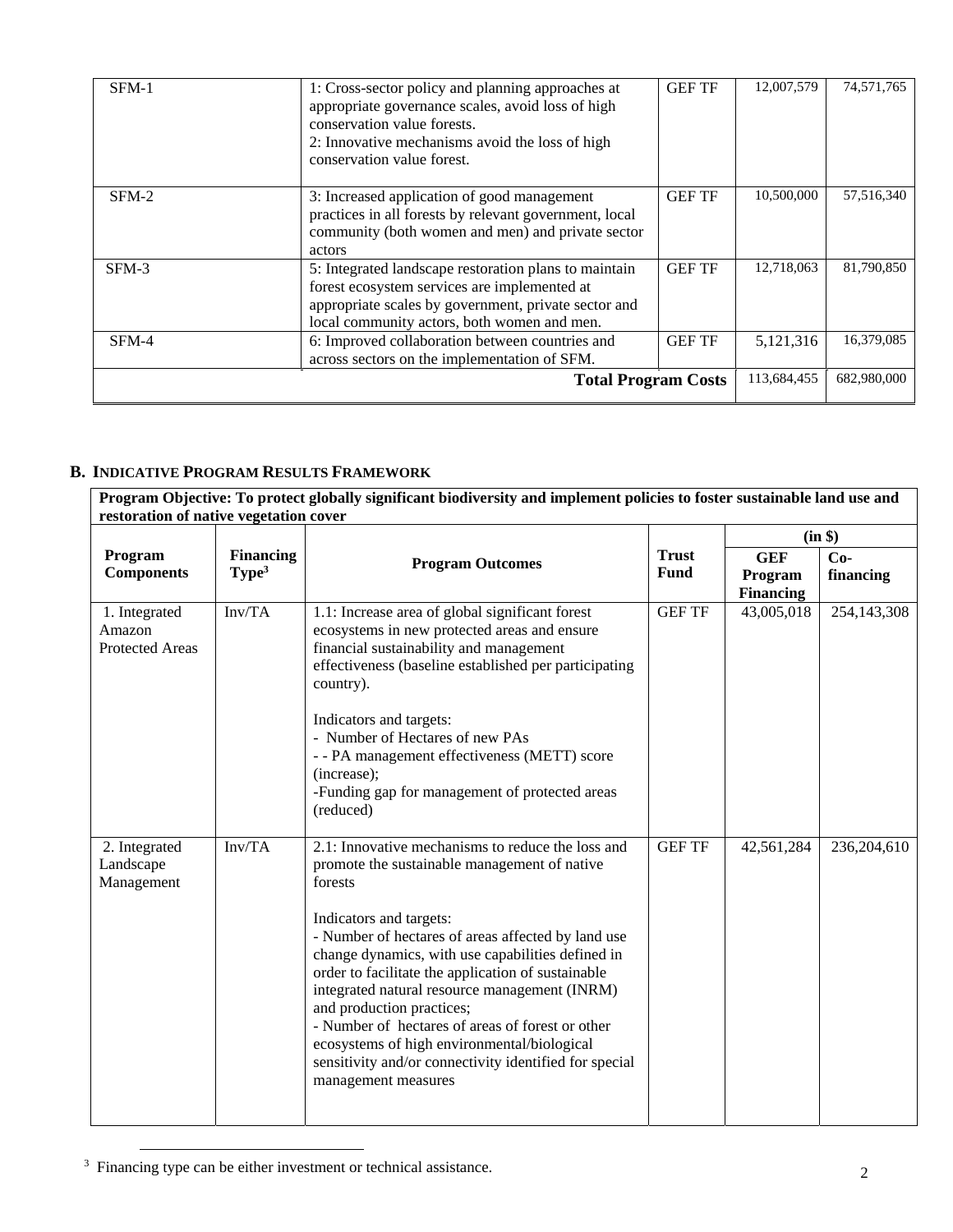|                                                              |           | 2.2 Integrated management practices and restoration<br>plans to maintain forest ecosystem services.                                                                                                                                                                                                                                                                                                                                                                                                                                                                                                                                                                                                                                                                                                      |               |             |             |
|--------------------------------------------------------------|-----------|----------------------------------------------------------------------------------------------------------------------------------------------------------------------------------------------------------------------------------------------------------------------------------------------------------------------------------------------------------------------------------------------------------------------------------------------------------------------------------------------------------------------------------------------------------------------------------------------------------------------------------------------------------------------------------------------------------------------------------------------------------------------------------------------------------|---------------|-------------|-------------|
|                                                              |           | Indicators and targets:<br>- Number of hectares of forest under restoration in<br>the landscape stratified by forest management actors<br>(communities, farmers, private enterprises, and<br>others).;<br>- deployment of low GHG practices;                                                                                                                                                                                                                                                                                                                                                                                                                                                                                                                                                             |               |             |             |
| 3. Policies for<br>Protected and<br>Productive<br>Landscapes | Inv/TA    | 3.1. Sector policies and regulations are increasingly<br>favorable for the reduction of deforestation through<br>an integrated landscape- and sector-based approach<br>that takes into account development needs of all<br>groups of stakeholders and includes considerations<br>of indigenous peoples, and gender                                                                                                                                                                                                                                                                                                                                                                                                                                                                                       | <b>GEF TF</b> | 13,957,699  | 102,464,286 |
|                                                              |           | Indicators and targets:<br>- Number of incentive mechanisms to avoid<br>deforestation (i.e. agriculture, mining and<br>infrastructure) under implementation;<br>- Number of farmers (including women and<br>indigenous people) in the target areas receiving<br>technical and financial support, and applying<br>required enterprise and organizational development<br>plans, required for them to comply with criteria of<br>environmental sustainability, to promote livelihood<br>sustainability (in accordance with principles of<br>gender equity and the cultural norms and rights of<br>indigenous peoples):                                                                                                                                                                                      |               |             |             |
| 4. Capacity<br>Building and<br>Regional<br>Cooperation       | <b>TA</b> | 4.1: Improved national and regional inter-agency<br>coordination on efforts to maintain forest resources,<br>protect biodiversity, particularly illegally traded<br>endangered species, enhance forest management<br>and restore forest ecosystems, through knowledge<br>and technology exchange amongst countries and<br>stakeholders.<br>Indicators:<br>- Increased uptake of lessons and cutting-edge<br>knowledge generated across the portfolio of<br>interventions,<br>- Improved capacity of key stakeholders to maintain<br>forest resources, protect biodiversity, particularly<br>illegally traded endangered species, enhance forest<br>management and restore forest ecosystems<br>- Program monitoring system successfully<br>developed and supporting implementation of child<br>projects. | <b>GEF TF</b> | 10,357,860  | 67,808,272  |
|                                                              |           | Subtotal                                                                                                                                                                                                                                                                                                                                                                                                                                                                                                                                                                                                                                                                                                                                                                                                 |               | 109,881,861 | 660,620,476 |
|                                                              |           | Program Management Cost (PMC) <sup>4</sup>                                                                                                                                                                                                                                                                                                                                                                                                                                                                                                                                                                                                                                                                                                                                                               | <b>GEF TF</b> | 3,802,594   | 22,359,524  |
| <b>Total Program Cost</b>                                    |           |                                                                                                                                                                                                                                                                                                                                                                                                                                                                                                                                                                                                                                                                                                                                                                                                          |               | 113,684,455 | 682,980,000 |

<sup>&</sup>lt;sup>4</sup> For GEF Project Financing up to \$2 million, PMC could be up to10% of the subtotal; above \$2 million, PMC could be up to 5% of the subtotal. PMC should be charged proportionately to focal areas based on focal area project financing amount in Table D below.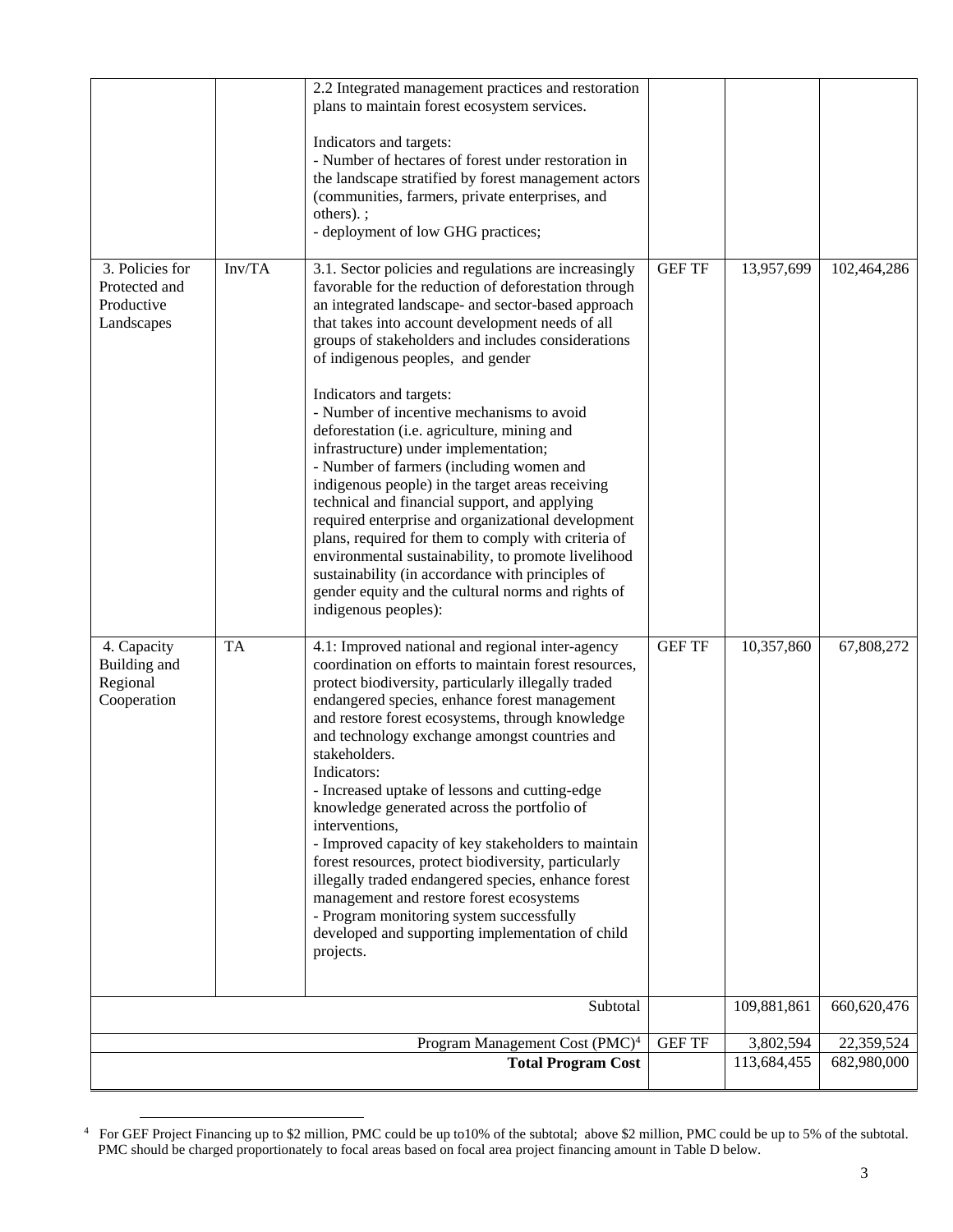PMC is the total of the Project Management Costs of all child projects. For multiple trust fund projects, please provide the total amount of PMC in Table B, and indicate the split of PMC among the different trust funds here: (PMC breakdown).

| <b>Sources of Co-financing</b> | Name of Co-financier                                                                                                                                                                                                                                                                                                                                                                                                                                                                                                                                                             | <b>Type of Cofinancing</b> | Amount $(\$)$ |
|--------------------------------|----------------------------------------------------------------------------------------------------------------------------------------------------------------------------------------------------------------------------------------------------------------------------------------------------------------------------------------------------------------------------------------------------------------------------------------------------------------------------------------------------------------------------------------------------------------------------------|----------------------------|---------------|
| <b>GEF</b> Agency              | WWF, WBG                                                                                                                                                                                                                                                                                                                                                                                                                                                                                                                                                                         | In Kind/ Grant             | 20,000,000    |
| <b>Recipient Government</b>    | Ministry of Environment (Brazil), ICMBio,<br>Brazilian State Environmental Agencies,<br>Banco do Brasil, Amazon Fund (BNDES),<br>Protected Areas Fund (FAP), MINAM<br>(Peru), MINAGRI (Peru), Regional<br>government (Peru), SERNANP (Peru),<br>SINANPE (Peru), OEFA Trust Fund,<br>Colombian National Agencies (APC,<br>Ministry of Environment, National Natural<br>Parks, SINCHI, IDEAM, Ministry of<br>Agriculture and Rural Development, Social<br>Prosperity Department, Victims Unit),<br>Colombian regional government,<br>Colombian Regional Autonomous<br>Corporations | In kind/ Grants            | 464,280,000   |
| <b>Bilateral agency</b>        | DEVIDA, KFW, GIZ, NICFI, ICF, USAID<br>(Amazon Vision) BMUB-IKI                                                                                                                                                                                                                                                                                                                                                                                                                                                                                                                  | In kind/ Grants            | 129,500,000   |
| Multilateral agency            | European Union, Amazon Vision, UNDP<br>and others                                                                                                                                                                                                                                                                                                                                                                                                                                                                                                                                | In kind/Grants             | 9,700,000     |
| CSO                            | WWF, Gordon and Betty Moore<br>Foundation, Conservation and Sustainable<br>Development Foundation, FPN, FA, others                                                                                                                                                                                                                                                                                                                                                                                                                                                               | In kind/ Grants            | 44,500,000    |
| <b>Private Sector</b>          | Anglo American Minérios de Ferro Brasil<br>S.A, others in Peru                                                                                                                                                                                                                                                                                                                                                                                                                                                                                                                   | Grants                     | 15,000,000    |
| Other                          |                                                                                                                                                                                                                                                                                                                                                                                                                                                                                                                                                                                  |                            |               |
| <b>Total Cofinancing</b>       |                                                                                                                                                                                                                                                                                                                                                                                                                                                                                                                                                                                  |                            | 682,980,000   |

# **C. CO-FINANCING FOR THE PROGRAM BY SOURCE, BY NAME AND BY TYPE**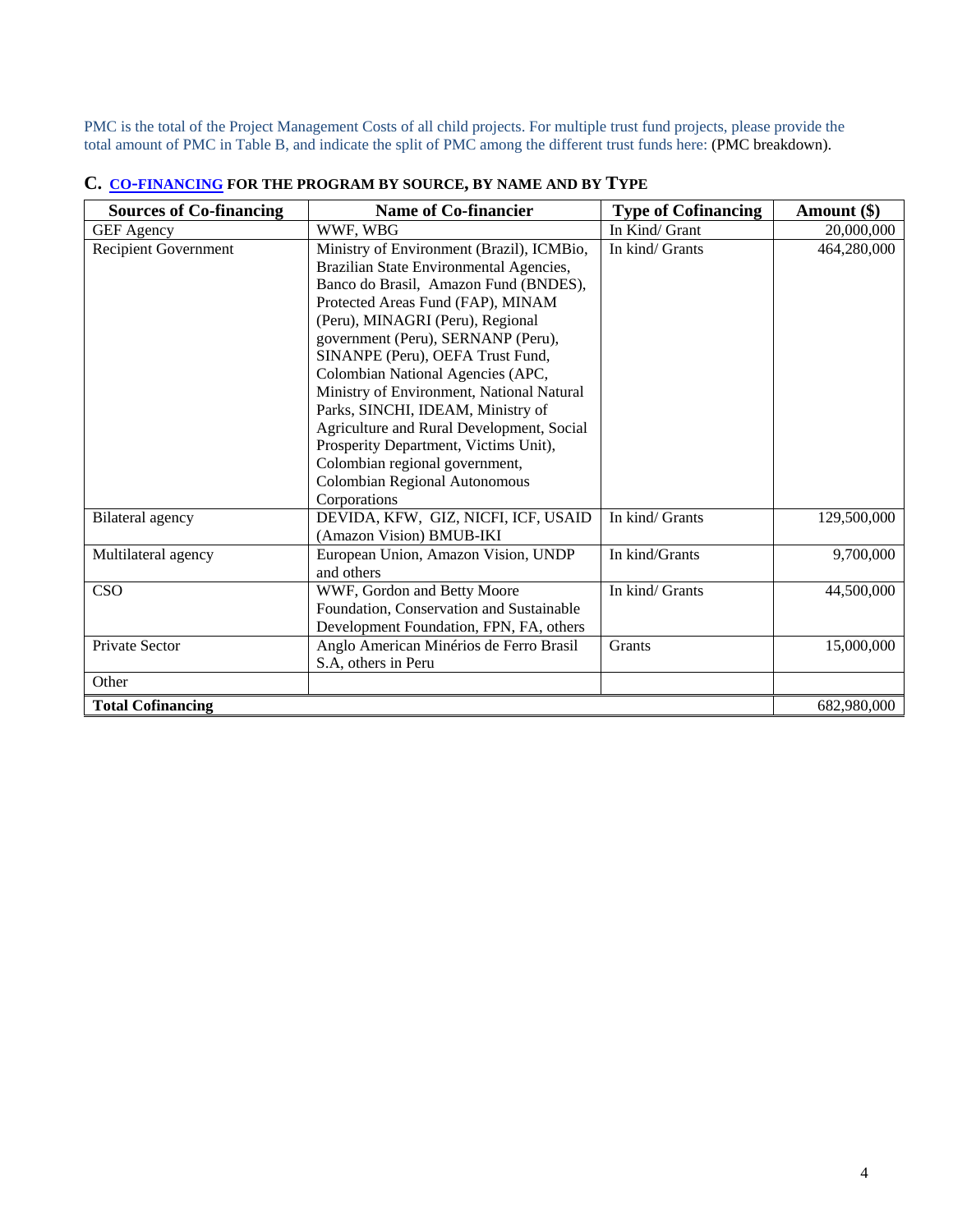#### **D. GEF/LDCF/SCCF RESOURCES REQUESTED BY AGENCY, TRUST FUND, COUNTRY, FOCAL AREA AND THE PROGRAMMING OF FUNDS**

|               | <b>Type</b>  |                |                                         |                   | (in \$)     |               |              |
|---------------|--------------|----------------|-----------------------------------------|-------------------|-------------|---------------|--------------|
|               | <b>of</b>    | <b>Country</b> |                                         |                   |             | <b>Agency</b> |              |
| <b>GEF</b>    | <b>Trust</b> | Regional/      |                                         | Programming       | Program     | Fee           | <b>Total</b> |
| <b>Agency</b> | <b>Fund</b>  | Global         | <b>Focal Area</b>                       | of Funds          | Amount (a)  | $(b)^*$       | $c=a+b$      |
| <b>WB</b>     | <b>GEFTF</b> | <b>Brazil</b>  | Biodiversity                            |                   | 30,210,000  | 2,718,900     | 32,928,900   |
| <b>WB</b>     | <b>GEFTF</b> | <b>Brazil</b>  | <b>Climate Change</b>                   |                   | 7,010,000   | 630,900       | 7,640,900    |
| <b>WB</b>     | <b>GEFTF</b> | <b>Brazil</b>  | <b>Land Degradation</b>                 |                   | 3,000,000   | 270,000       | 3,270,000    |
| <b>WB</b>     | <b>GEFTF</b> | <b>Brazil</b>  | Multi-focal Areas                       | <b>SFM</b>        | 20,110,000  | 1,809,900     | 21,919,900   |
| <b>UNDP</b>   | <b>GEFTF</b> | Peru           | Biodiversity                            |                   | 9,966,232   | 896,961       | 10,863,193   |
| <b>UNDP</b>   | <b>GEFTF</b> | Peru           | <b>Land Degradation</b>                 |                   | 906,021     | 81,542        | 987,563      |
| <b>UNDP</b>   | <b>GEFTF</b> | Peru           | <b>Climate Change</b>                   |                   | 1,359,032   | 122,313       | 1,481,345    |
| <b>UNDP</b>   | <b>GEFTF</b> | Peru           | Multi-focal Areas                       | <b>SFM</b>        | 6,115,642   | 550,408       | 6,666,050    |
| WWF-US        | <b>GEFTF</b> | Peru           | Biodiversity                            |                   | 5,645,373   | 508,083       | 6,153,456    |
| <b>WWF-US</b> | <b>GEFTF</b> | Peru           | <b>Land Degradation</b>                 |                   | 359,646     | 32,368        | 392,014      |
| <b>WWF-US</b> | <b>GEFTF</b> | Peru           | Multi-focal Areas                       | <b>SFM</b>        | 3,002,509   | 270,226       | 3,272,735    |
| <b>WB</b>     | <b>GEFTF</b> | Colombia       | Biodiversity                            |                   | 5,500,000   | 495,000       | 5,995,000    |
| <b>UNDP</b>   | <b>GEFTF</b> | Colombia       | Biodiversity                            |                   | 4,500,000   | 405,000       | 4,905,000    |
| <b>WB</b>     | <b>GEFTF</b> | Colombia       | Climate Change                          |                   | 2,500,000   | 225,000       | 2,725,000    |
| <b>UNDP</b>   | <b>GEFTF</b> | Colombia       | <b>Land Degradation</b>                 |                   | 1,500,000   | 135,000       | 1,635,000    |
| <b>WB</b>     | <b>GEFTF</b> | Colombia       | Multi-focal Areas                       | <b>SFM</b>        | 4,000,000   | 360,000       | 4,360,000    |
| <b>UNDP</b>   | <b>GEFTF</b> | Colombia       | Multi-focal Areas                       | <b>SFM</b>        | 3,000,000   | 270,000       | 3,270,000    |
| <b>WB</b>     | <b>GEFTF</b> | Regional       | Multi-focal Areas                       | <b>SFM Amazon</b> | 4,118,807   | 370,693       | 4,489,500    |
| <b>WB</b>     | <b>GEFTF</b> | Regional       | <b>Global Biodiversity</b><br>set aside |                   | 881,193     | 79,307        | 960,500      |
| <b>TOTAL</b>  |              |                |                                         |                   | 113,684,455 | 10,231,601    | 123,916,056  |

• Please indicate fees related to this Program. Refer to the Fee Policy for GEF Partner Agencies.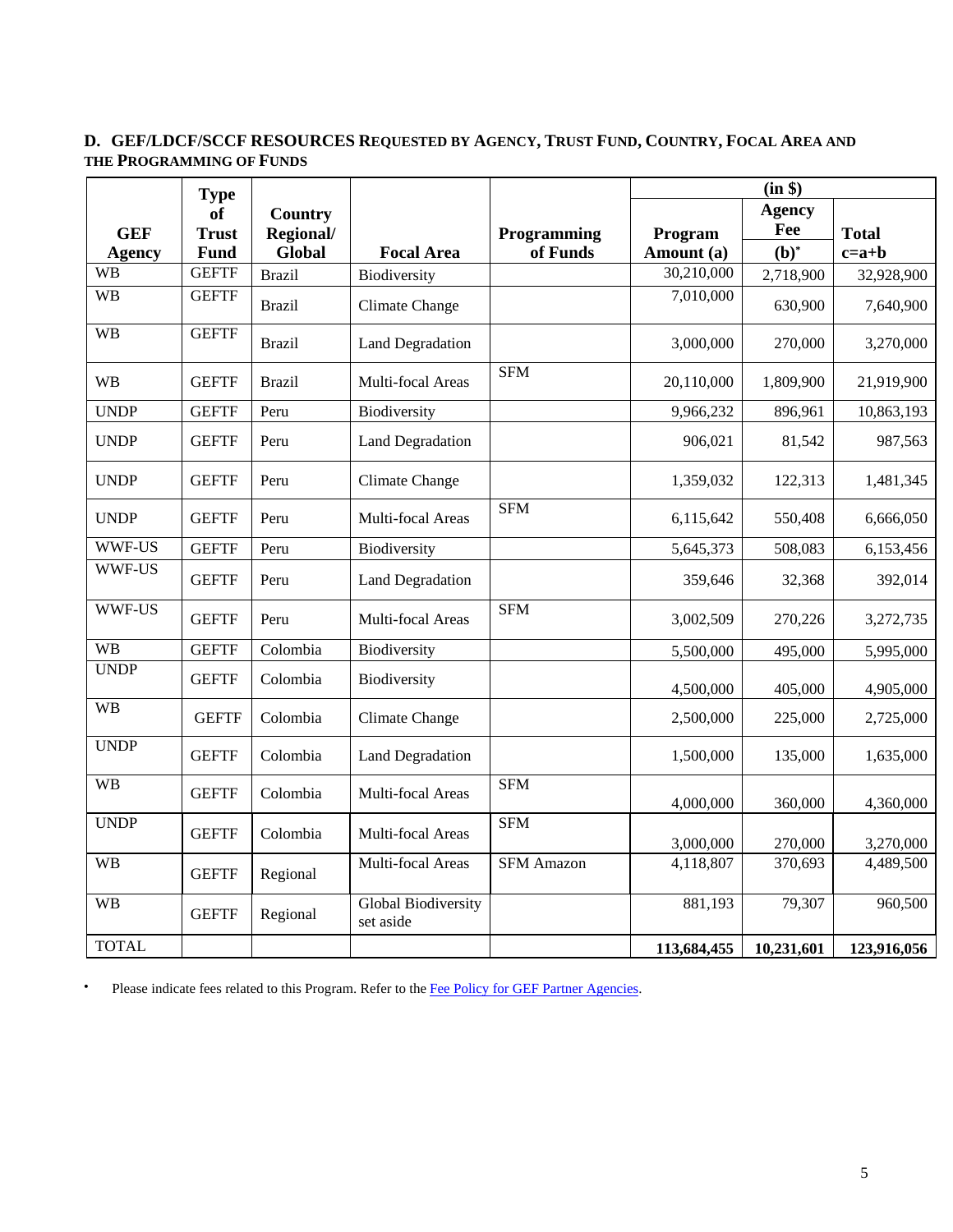#### **E. PROGRAM'S TARGET CONTRIBUTIONS TO GLOBAL ENVIRONMENTAL BENEFITS5** Provide the expected program targets as appropriate.

| <b>Corporate Results</b>                                                                                                     | <b>Replenishment Targets</b>                                                                                                                                           | <b>Indicative</b><br><b>ProgramTargets</b>     |
|------------------------------------------------------------------------------------------------------------------------------|------------------------------------------------------------------------------------------------------------------------------------------------------------------------|------------------------------------------------|
| 1. Maintain globally significant biodiversity<br>and the ecosystem goods and services that<br>it provides to society         | Improved management of landscapes and<br>seascapes covering 300 million hectares                                                                                       | 73,117,000<br>hectares                         |
| 2. Sustainable land management in<br>production systems (agriculture,<br>rangelands, and forest landscapes)                  | 120 million hectares under sustainable land<br>management                                                                                                              | 52,700<br>hectares                             |
| 3. Promotion of collective management of<br>transboundary water systems and<br>implementation of the full range of policy,   | Water-food-ecosystems security and conjunctive<br>management of surface and groundwater in at<br>least 10 freshwater basins;                                           | number of<br>freshwater basins                 |
| legal, and institutional reforms and<br>investments contributing to sustainable use<br>and maintenance of ecosystem services | 20% of globally over-exploited fisheries (by<br>volume) moved to more sustainable levels                                                                               | percent of<br>fisheries, by volume             |
| 4. Support to transformational shifts towards a<br>low-emission and resilient development<br>path                            | 750 million tons of $CO2e$ mitigated (include both<br>direct and indirect)                                                                                             | 300 million <sup>6</sup><br><i>metric</i> tons |
| 5. Increase in phase-out, disposal and<br>reduction of releases of POPs, ODS,                                                | Disposal of 80,000 tons of POPs (PCB, obsolete<br>pesticides)                                                                                                          | metric tons                                    |
| mercury and other chemicals of global<br>concern                                                                             | Reduction of 1000 tons of Mercury                                                                                                                                      | metric tons                                    |
| 6. Enhance capacity of countries to<br>implement MEAs (multilateral<br>environmental agreements) and                         | Phase-out of 303.44 tons of ODP (HCFC)<br>Development and sectoral planning frameworks<br>integrate measurable targets drawn from the<br>MEAs in at least 10 countries | ODP tons<br>Number of Countries:               |
| mainstream into national and sub-national<br>policy, planning financial and legal<br>frameworks                              | Functional environmental information systems<br>are established to support decision-making in at<br>least 10 countries                                                 | <b>Number of Countries:</b>                    |

# **PART II: PROGRAMMATIC JUSTIFICATION**

*1. Program Description.* Briefly describe: a) the global environmental and/or adaptation problems, root causes and barriers that need to be addressed; b) the baseline scenario or any associated baseline program/ projects, c) the proposed alternative scenario, GEF focal area<sup>7</sup> strategies, with a brief description of expected outcomes and components of the program, d) incremental/ additional cost reasoning and expected contributions from the baseline, the GEFTF, LDCF, SCCF, and co-financing; and e) innovation, sustainability and potential for scaling up.

A) THE GLOBAL ENVIRONMENTAL PROBLEM (root causes and barriers that need to be addressed)

South America is home to several sensitive biomes, most notably the Amazon, where balancing economic development with conservation remains an on-going challenge. The Amazon Biome is defined as the area covered

<sup>&</sup>lt;sup>5</sup> Provide those indicator values in this table to the extent applicable to your proposed program. Progress in programming against these targets for the program per the *Corporate Results Framework* in the *GEF-6 Programming Directions,* will be aggregated and reported during mid-term and at the conclusion of the replenishment period. 6

 $6$  The 300 million tCO<sub>2</sub>e of emissions reductions by 2050 as compared to business-as-usual scenario was estimated by considering the 73 million ha of Protected Areas that will be under improved management effectiveness as a result of this program, which might lead to significant reductions in deforestation, as examined in peer-reviewed studies of the effect of Brazilian Amazon Region Protected Areas Program (ARPA), which indicated a 75% decrease in deforestation in the Brazilian Amazon from 2004-2009, attributable to the establishment of protected areas (Soares-Filho et all, 2010, Role of Brazilian Amazon protected areas in climate change mitigation. PNAS, 107(24): 10821-10826). During project preparation, estimates for GHG emissions reductions for each child project will be calculated using GEF-approved methodologies and the total estimate will be validated. 7

For biodiversity projects, in addition to explaining the project's consistency with the biodiversity focal area strategy, objectives and programs, please also describe which Aichi Target(s) the project will directly contribute to achieving.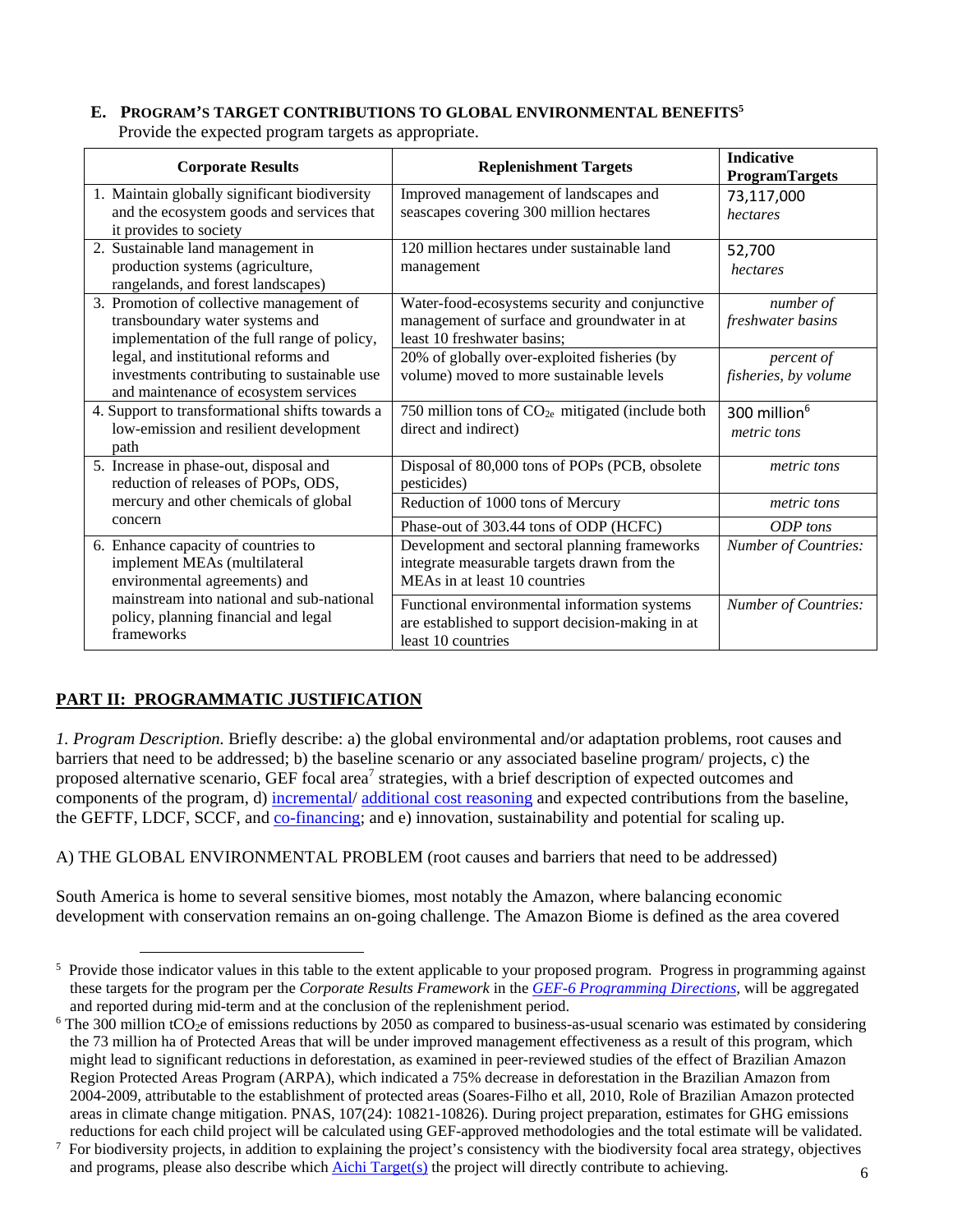predominantly by dense moist tropical forest, with less extensive areas of savannas, floodplain forests, grasslands, swamps, bamboos, and palm forests. The Biome encompasses 6.70 million km2 and is shared by eight countries (Brazil, Bolivia, Peru, Ecuador, Colombia, Venezuela, Guyana and Suriname), as well as the overseas territory of French Guiana (WWF, 2009). The Amazon includes 610 protected areas, as well as 2.344 indigenous territories that cover 45% of the basin. More than 40 percent of the rainforest remaining on Earth is found in the Amazon and it is home to at least 10 percent of the world's known species, including endemic and endangered flora and fauna. The Amazon River is the largest river basin in the world and accounts for 15-16% of the world's total river discharge into the oceans. The Amazon River flows for more than 6,600 km and with its hundreds of tributaries and streams contains the largest number of freshwater fish species in the world. The Amazon forest and river ecosystem is one of largest natural areas that still has the potential to remain sustainably conserved and managed.

The Amazon plays a critical role to climate regulation regionally and globally. The Amazon forests helps regulate temperature and humidity, and is linked to regional climate patterns through hydrological cycles that depend on the forests. Given the large amount of carbon stored in the forests of the Amazon, there is considerable potential to influence global climate if not properly protected or managed. The Amazon contains 90-140 billion metric tons of carbon, the release of even a portion of which could accelerate global warming significantly. Land conversion and deforestation in the Amazon release up to 0.5 billion metric tons of carbon per year, not including emissions from forest fires, thus rendering the Amazon an important factor in regulating global climate<sup>8</sup>.

The majority of the Amazon forest is contained within Brazil, with 60% of the rainforest, followed by Peru with 13%, Colombia with 10%, and with minor amounts in Venezuela, Ecuador, Bolivia, Guyana, Suriname and French Guiana. Brazil, Peru and Colombia (together making 83% of the total biome), individually face continued threats to their Amazon biodiversity and ecosystem health and at the same time can generate scalable results in terms of forest conservation and furthermore would benefit greatly from incentives to tackle these drivers nationally and regionally. In order to have a significant impact in reducing deforestation and promote efficient land use in the Amazon region, the Program needs to address key issues across the complex set of drivers of deforestation and barriers for sustainable land use. This proposed program aims at generating scalable results in reducing deforestation and the loss and fragmentation of natural habitats as well as preventing the extinction of threatened species and improving their conservation status.

*Root causes, pressures and threats to the Amazon.* There are a number of interrelated factors constituting the drivers and root causes of the deforestation and degradation of the Amazon Biome. These are related to export markets (e.g. international demand for agricultural and forest goods, minerals and energy), transport infrastructure development, social inequality and poverty. All these are linked to the context of each country in the Amazon and in some cases to shortcomings of the policy frameworks to support sustainable development in various sectors and value ecosystem services, weak governance of some institutions and governmental entities to establish and enforce legislation for nature conservation and other sustainable development policies and lack of appropriate land use planning. These threats can be found in varying degrees in individual countries conforming the Amazon, and could be exacerbated by the lack of regional coherence in laws and policies among the Amazonian countries.

The direct pressures driving deforestation and habitat loss in the Amazon is summarized in the following section.

a. Agricultural expansion. Agricultural expansion is by far, the leading land-use change associated with deforestation in Amazonia and other tropical rain forests around the world. The opening pastures for cattle ranching takes place on areas cover with mature forests, or previously cleared by small farmers by means of slash and burn agriculture. Cattle ranching continues to be a significant driver of deforestation despite the phasing out of policies that incentivized commodity production. Due to the increasing global demand for soy meal and livestock feed, cattle production is displaced to the forest frontier and off productive land, thereby directly contributing to deforestation. The effect of this displacement is intensified by the difference in land prices between the initial and future ranch land. Illegal crops such as coca farming pose a further ecological and health risk, driving deforestation and chemical contamination in Peru and Colombia. Alone, the deforestation caused by cattle ranching in the whole Amazon is responsible for the release of 340 million tons of carbon to the atmosphere every year, equivalent to 3.4% of current global emissions

<sup>&</sup>lt;sup>8</sup> Nepstad, D, C.M. Stickler, B. Soares-Filho, and F. Merry. 2008. Interactions among Amazon land use, forests and climate: prospects for a near-term forest tipping point. *Phil. Trans. Roy. Soc. B*. doi:10.1098/rstb.2007.0036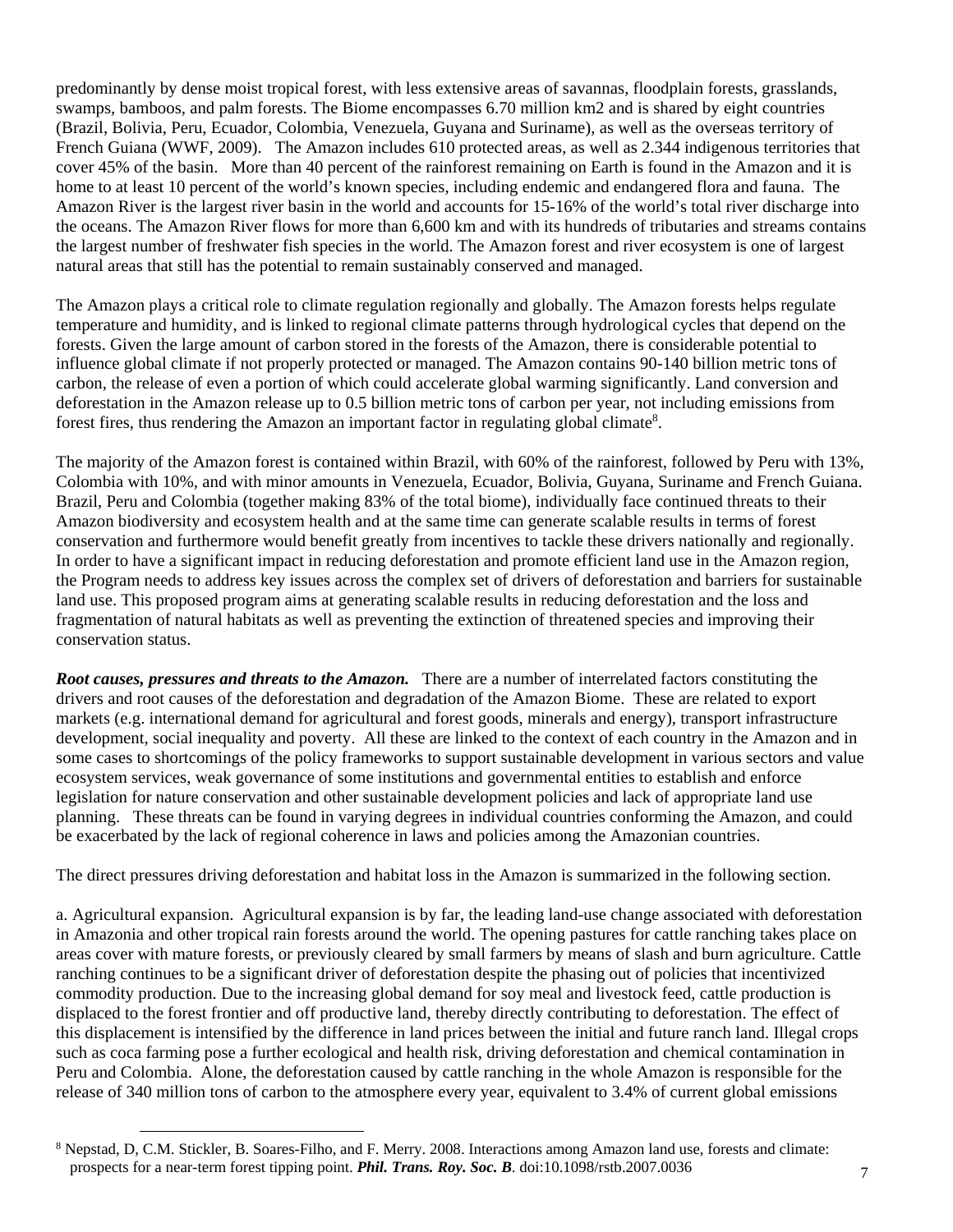(McGrath and Almeida 2007). Beyond forest conversion, cattle pastures increase the risk of fire and are a significant degrader of riparian and aquatic ecosystems, causing soil erosion, river siltation and contamination with organic matter.

b. Transportation infrastructure. 96,500 km of roads exist in the Amazon, a number expected to increase sharply in the coming years, with major roads currently being planned in both the Peruvian and Bolivian Amazon<sup>9</sup>. Transportation is essential for national and regional development, but when poorly planned, the negative impacts can exceed the shortterm benefits. In the Amazon, the building of new roads or improvement of existing roads has facilitated uncontrolled migration to otherwise inaccessible areas with the result of increased land-grabbing, deforestation, and expansion of unsustainable extractive activities. All the while, road network development is driving deforestation through increasingly easy access to remote forest areas, a trend that becomes evident on satellite imagery.

c. Energy infrastructure. More than 150 new dams are planned in the Amazon basin and the effects on the Amazon and its tributaries need to be thoroughly assessed. The high freshwater species diversity of the region relies on the rivers planned to be subjected to dam and waterway development as spawning grounds and habitat. The ecological value of aquatic species is dwarfed, however, by its economic value, as fish is the main source of protein for inhabitants of the Amazon basin.

d. Mining. Illegal mining has been experiencing highs in recent years due to spiking gold prices. The most common form of gold mining in the Amazon is conducted by small-scale miners with rudimentary technology and important cumulative impacts in specific areas of the Amazon, together with serious effects on human health. Just in the Madre de Dios region of Peru, the total impact of small-scale gold mining activities has been estimated to have impacted more than 116,000 hectares of critical wetlands<sup>10</sup>. Large industrial complexes have arisen primarily in the Eastern Amazon where there are important reserves of industrial minerals, including bauxite, iron ore, manganese, zinc, tin, copper, kaolin and nickel, as well as less well known mineral inputs for modern technology such as zirconium, tantalum, titanium, beryllium and niobium held by Precambrian rock (Killeen 2007). In addition to the devastation of landscape removal and water contamination with dangerous substances like mercury, the enormous energy needs of the industrial mining and ore processing industries create a demand which drives deforestation for charcoal fuel and damming of rivers for hydropower.

e. Oil & Gas. The Western Amazon is considered to be the world's second largest unexplored region of hydrocarbon potential. There has been a sharp increase in the number of lots approved for hydrocarbon exploration across the Amazon in the last five years. The number has increased from 30 lots approved in the Amazon region in 2002 to 151 in 2006. This trend is only accelerating, as in 2012, there were 246 blocks open for bidding, under tender or under exploration. (RAISG, 2012). Forty-four million ha have been given in concession in that process, 85% of which are now in the exploration phase and 15% in the production phase (Campodónico 2008). The major threat for an imminent oil and gas exploration in most Amazonian countries is the overlap with protected areas and possible changes in land uses. The most severe direct environmental impacts of hydrocarbon exploration and exploitation include oil or gas spills and the improper discharge of the salt-laden waters used to process the crude oil, all of which can cause long-term impacts on the health of local inhabitants and ecosystems.

f. Illegal timber trade. The timber sector is also an important factor in deforestation and forest degradation that may make forests more prone to fires. Around the world, high demand for timber products, weak rule of law, difficulties regarding the implementation of forest surveillance and poorly implemented trade rules are leading to logging that destroys nature and wildlife, damages communities, and distorts trade. Just as an example, in the Brazilian state of Pará, the total logged area between August 2009 and July 2010 was 1,205 km<sup>2</sup>, of which 65% was illegal logging. In Colombia, it is estimated that 42% of timber sold is illegal, of which anywhere between 20% and 40% comes from the Amazon (RAISG, 2012).

**Synergies accelerating deforestation of Amazon forests**: The deforestation of Amazon forests fueled by cattle ranching and agribusiness is facilitated and intensified by the development of infrastructure, mainly roads and to a

 <sup>9</sup> RAISG, 2012. Amazonia under Pressure. 68 pages,(www.raisg.socioambiental.org).

<sup>&</sup>lt;sup>10</sup> Janovec, John, et. al. 2013 Evaluación De Los Actuales Impactos Y Amenazas Inminentes En Aguajales Y Cochas De Madre De Dios, Perú. WWF, Lima, Peru.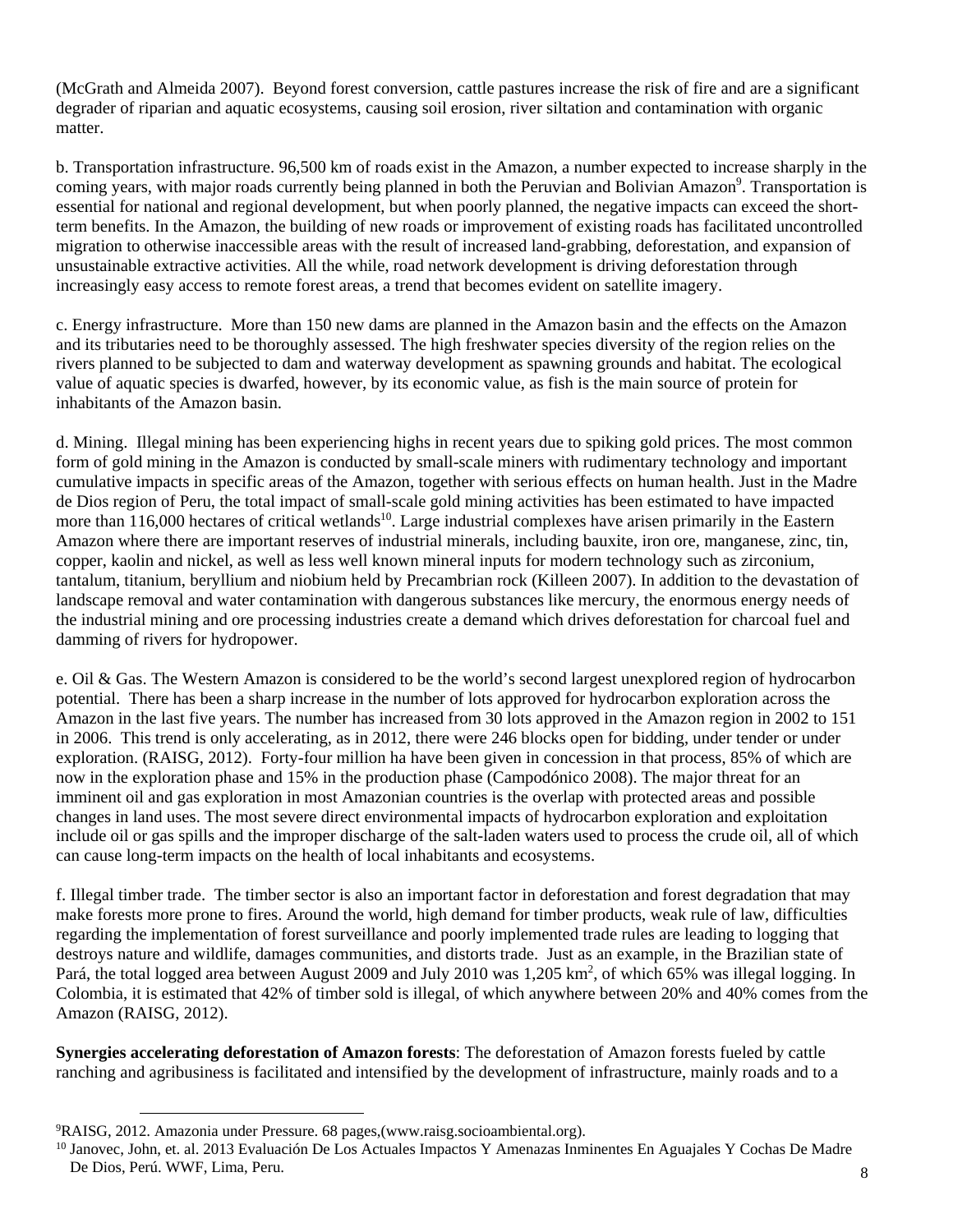lesser extent pipelines built buy the oil and gas industries. The expansion of the official road network and improvements in the existing network (i.e. paving), further promote the expansion of "unofficial" roads which improve the economic viability of resource extraction and agricultural production in once inaccessible areas. Indeed, road-building provides access to powerful engines of deforestation and environmental degradation like farmers, ranchers, illegal loggers, and small-scale gold miners, to otherwise remote forested areas. Once these actors are in place, their activities can rapidly scale due to relatively low cost of acquisition of the natural resources and high returns of investments driven by high prices in the national and international markets (i.e. gold and precious hard woods). In response to these pressures, Governments are putting in place land use plans, land titling programs, and protected areas, including national parks, and sustainable use areas. The establishment of new protected areas and improving the management effectiveness of new and existing conservation and resource management areas (i.e. Forest Concessions), can help contain the expansion of deforestation. The GEF Amazon program will invest in a number of instruments to contain deforestation in areas where the conservation of closed-canopy forests is paramount for the stability of the ecosystem and associated environmental services, including climate change regulation. Without proper policies (Component 3) and investments in the protected areas (Component 1) and integrated landscape management (Component 2), there is high risk of the Amazon ecosystem as a whole reaching a tipping-point of runway natural forest dieback due to drought and fire that would be immensely difficult to stop. These massive changes in the hydrology of the basin will have direct impact on the life expectancy of energy infrastructure (i.e. dams) and the health of the freshwater biodiversity, primarily migratory fish. This can have severe economic and social consequences as migratory fish (e.g. catfish) are the source of more than 2/3 of the protein for the millions of people living on the banks of the Amazonian rivers and beyond.

*Barriers***.** Given the root causes and pressures described above, a number of key barriers to achieving environmentally, economic and socially sustainable development of the Amazon basin can be identified. These revolve around the shortcomings in national policy and legal frameworks for land and natural resources access and utilization, inefficient enforcement of these regulatory frameworks at the national level, limited collaboration and learning from best practices across borders, inappropriate technical capacity incentives for responsible resource utilization.

Specific barriers to achieving Amazon sustainable landscapes can be clustered around the objectives of this Amazon forest program as follows.

#### **Effective Management of Protected Areas**

Many conservation areas and indigenous areas have now been legally classified and demarcated but still lack adequate long-term management capacity and funding to ensure that biodiversity is supported and deforestation is controlled. The Program will increase conservation and protection of biodiversity and the protection of indigenous communities at state and federal levels through the implementation of projects with approaches similar to the Amazon Region Protected Areas Program (ARPA) in Brazil, which aims to secure permanent protection for an ecologically representative sample of the Brazilian Amazon in a system of well-managed parks and sustainable use reserves, while also helping to meet the needs of forest dwelling communities. ARPA also includes an innovative long-term mechanisms of "financing for permanence", to support management costs of these areas.

## **Competing Land Uses**

Access to land is still open in certain regions of the Amazon. There are land use conflicts between traditional rights and other types of uses or occupation. There is competition to get access to lands from different development, environmental and social sectors. Some lands are not yet legally classified to any use. This lack of clear land tenure or land access rights creates conditions for illegal occupation and extractions that lead to deforestation and there is no legal power to enforce appropriate land occupation or utilization. This deficiency will require that the Program scales up on land administration and cadasters focused activities through state level projects.

Territorial and landscape planning and enforcement in some Amazonian countries has not undergone a comprehensive process of zoning, management, inventory and valuation and monitoring of resources.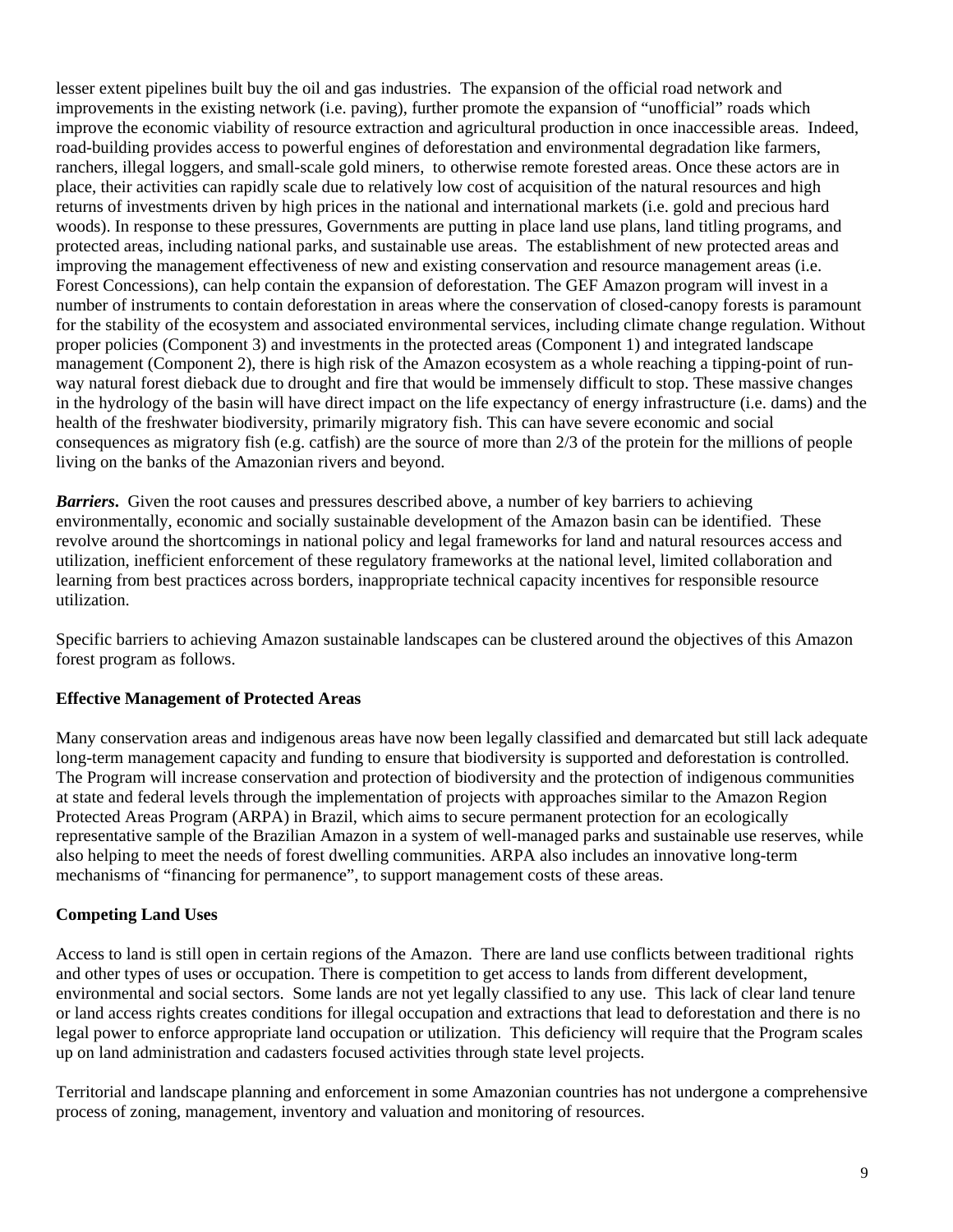#### **Policies for Protected and Productive Landscapes**

Some government and private sector policies for the development of certain sectors, particularly coffee, cacao, cattle and oil palm, have increasingly become significant drivers of deforestation<sup>11</sup>. Environmentally harmful subsidies raise the opportunity cost of conservation, requiring that any effective payments for ecosystem services be higher than they would otherwise need to be and increasing pressure on protected areas. Furthermore, sector development policies fail to take adequately into account the complexities of agricultural frontier dynamics and the indirect implications of sector growth, such as the differential behavior of large- and small-scale oil palm producers and their correspondingly different impacts on forest loss, and the growth of informal settlements and corresponding deforestation in the areas around the areas directly affected by forest clearance for plantations.

Financial incentives to farmers and ranchers have not been appropriately designed and implemented to promote, more efficient uses of land, re-occupy degraded areas with sustainable agricultural, ranching and forestry activities and promote ecological connectivity to protect water resources and reduce soil erosion. The Program would develop activities to support and promote the sustainable use of the already deforested areas outside indigenous land and protected areas.

## **Capacity Building and Regional Cooperation:**

Monitoring of land use changes at adequate scales and inadequate dissemination of good management practices and landscape intervention is limiting the efficiency and scaling up of sustainable practices in the Amazon. Inadequate detection mechanisms for small-scale deforestation below 25 ha in size, is a major obstacle for law enforcement in Brazil, where illegal deforestation is becoming more fragmented. Illegal trade in tropical hardwoods originating from Forest Reserves is demonstrating a lack of enforcement and administrative capacities in Colombian protected areas. Farmers require levels of technical knowledge and capacity, and initial financial investment, which may not at present be accessible to many farmers. Areas in which such technical knowledge may be lacking include, for example, the establishment of set aside reserves, the types of shade regimes in coffee and cacao plantations that enhance crop quality, cattle farming techniques to understanding nutrient status and ecological sustainability without affecting short term productivity; and the application of integrated pest and integrated nutrient management systems capable of limiting the need for chemical inputs.

## B) BASELINE SCENARIO

This Program builds on many decades of work in the Amazon by governments, bilateral and multilateral agencies, NGOs, CSO, and private donors. Nationally each country has advanced significantly on the conservation agenda: PA coverage over the Amazon is close to established international commitments, forest degradation and habitat loss is monitored, local communities have increasing rights recognition. Considering the current political and economical scenarios for the region, in all three countries there is a chance that greater pressure might hinder more advances in the conservation and, furthermore, stop the development agenda from turning from a net loss to a net gain framework for biodiversity.

#### **Brazil**

The baseline for the Brazil project consists of the past and current work in the Brazilian Amazon to strengthen biodiversity conservation, reduce deforestation and improve community livelihoods. The Brazilian government has supported many policies to create a new vision for development in the Amazon and ensured that adequate funding is provided to implement the policies. The Brazilian Government has removed many development-oriented policies that stimulated deforestation. The Legal Amazon Deforestation Prevention and Control Plan (PPCDAM, 2005) is the most comprehensive plan.

<sup>&</sup>lt;sup>11</sup> McFarland, W., Whitley, S., and Kissinger, G. 2015. Subsidies to key commodities driving forest loss: Implications for private climate finance. ODI.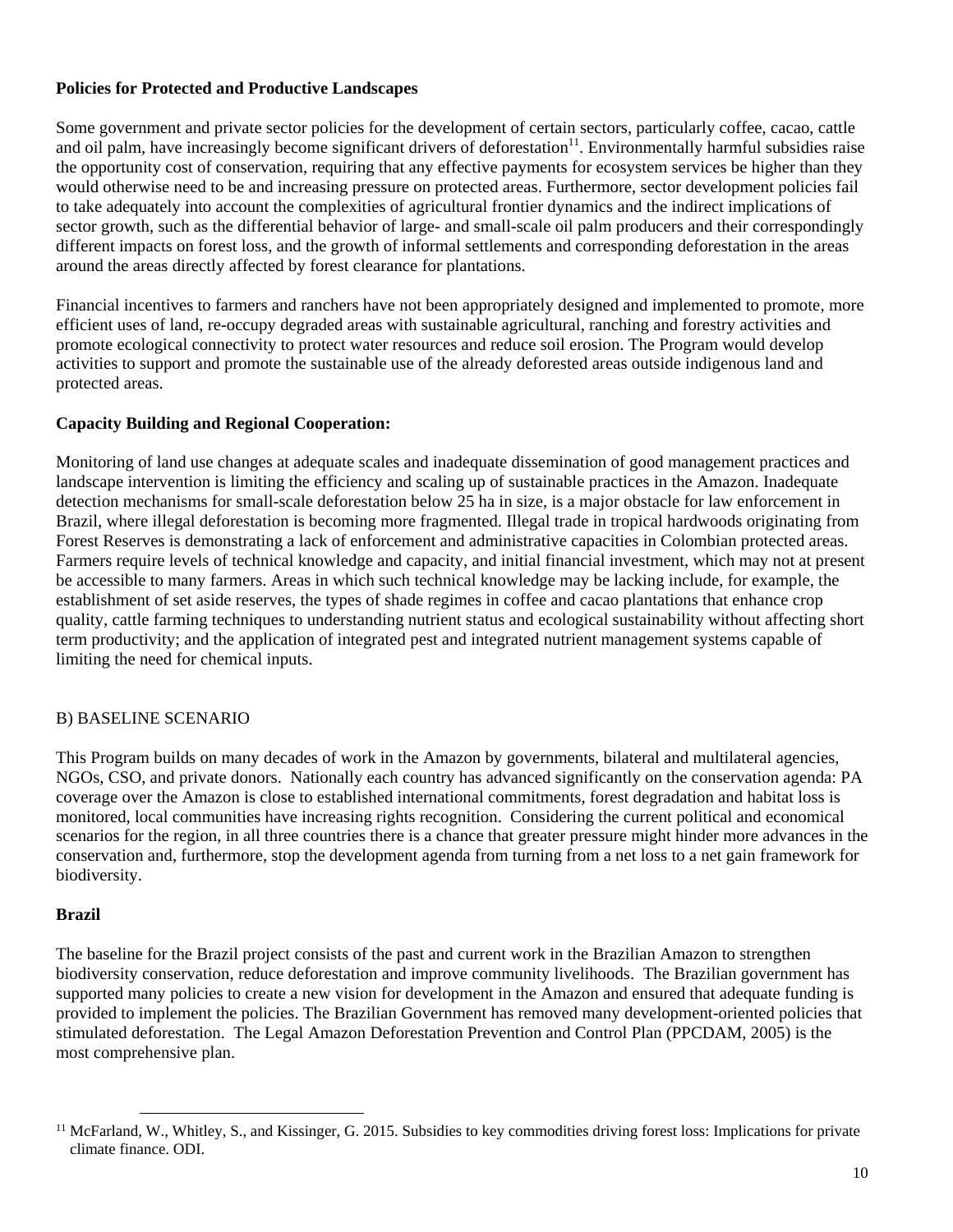The most recent advancements in land tenure issues in the Brazilian Amazon granted by the combination of Protected Areas, the Terra Legal Program (federal lands controled by the Ministry of Agrarian Development were allocated to conservation, indigenous issues, small scale farming regularization and colonization, in this order of priority) and the Rural Cadastre opens new windows of opportunity to discuss the integration of PA and restoration on a wider landscape.

Alongside this opportunity, there are announced development projects for the Brazilian Amazon- such as roads, railways and dams, that could shift the public´s perception and bring more pressure over natural resources in the Brazilian Amazon. Brazil has managed to halt the increasing deforestation rates - and soon should come to a zero illegal deforestation policy for the Brazilian Amazon - all made possible by enforcement operations, monitoring technology and land tenure strategies. But the next step in the development for the region, with large scale infrastructure, development and the granted legal tenure over land could compromise the current strategies in terms of changing local policies and economic practices - detaching people and the economy itself from the forest and potentially leading to unsustainable practices.

Below is a list of the most significant actions taken in Brazil that constitute the baseline for the current Program.

- Brazil has expanded its protected areas to cover 27% of the Brazilian Amazon through a partnership with the Global Environmental Facility - GEF, WBG, WWF and KfW that started in 1998. Since then, other partners contributed to ARPA, including BID, Fundo Amazônia (through BNDES), Moore Foundation, among others. ARPA most recently, established a Transition Fund with an estimated value of around US\$215 million.
- A network of Indigenous Lands (ILs) was established by the government that protects an additional 25% of the Brazilian Amazon. With all these efforts, Brazil has made impressive achievements over the last decade by reducing its deforestation from 27,772 km<sup>2</sup> in 2004 to 6,418 km<sup>2</sup> in 2012 while growing its economy by 300% during the same period.
- In the 2020 National Goals for Biodiversity (targets 14 and 15), the government established in Resolution nº 6 of September 2013 to recognition that the restoration of ecosystem services and biodiversity is consistent with and an important share of Brazil's contribution to global climate change mitigation and adaptation efforts.
- In 2012, the Brazilian government approved a new Law for Protection of Native Vegetation, the Law 12.651/2012. This law reconfirms that private landowners need to conserve native vegetation on their properties, with the minimum share varying between biomes. Non-exempt landowners who cleared more than this share of native vegetation are required to restore their "deficit" within 20 years or compensate by purchasing Environment Reserve Quotas (CRA). A recent analysis estimated that Brazil has approximately 21 million hectares of native vegetation deficit, the restoration of which is also an opportunity for mitigating greenhouse gas emissions.
- Such native vegetation requirements are aligned with the National Policy for Climate Change NPCC, launched by the Brazilian government in December 2009 (Law 12.187/2009). It committed Brazil to a 36.1% to 38.9% reduction in GHG emissions by 2020, in relation to a baseline scenario. In December 2010, the Government approved the Decree 7390, which detailed the NPCC and stated that the projections for 2020 would be achieved through sectoral plans and initiatives. One of these plans is the Low-Carbon Agriculture Plan (Portaria Interministerial 984/2013), known as the ABC Plan, which aims at encouraging the use of low-carbon and sustainable practices for management of natural resources, including restoration of degraded pastures.
- Law 12.651/2012 regulates land use and management on private properties and establishes innovative instruments such as the Environmental Adjustment Program ("PRA") and the Rural Environmental Registry System (SICAR), a georeferenced web system that will enable documentation of over 5 million rural properties, improving transparency and providing a pathway to environmental compliance. This law states that after five years from the date of its publication, financial institutions shall not grant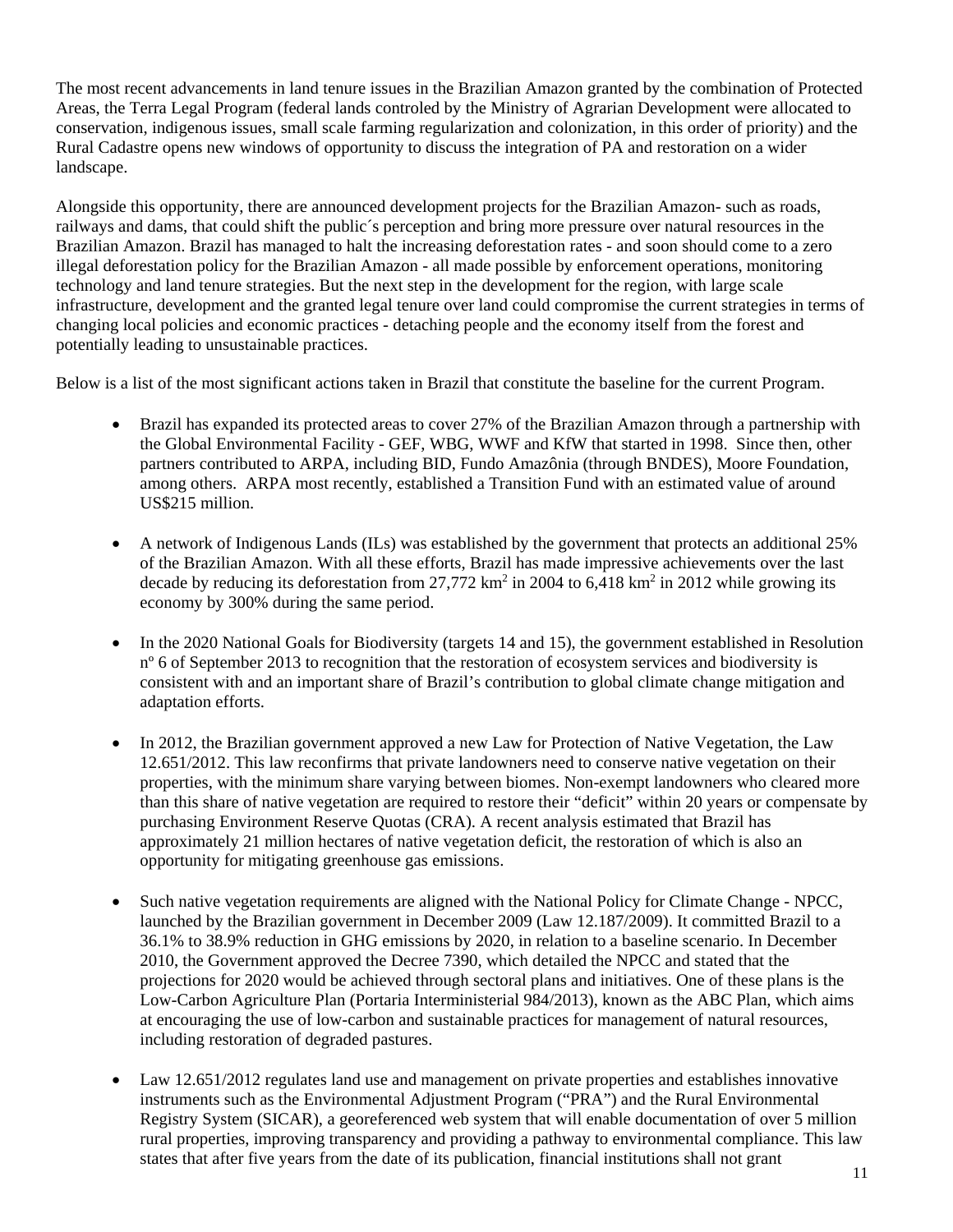agricultural credit, in any of its forms, for owners of rural properties that are not enrolled in the SICAR and hence are not proving its compliance with the Law. Therefore, such national legislation will directly benefit from this project, since it encourages the compliance of rural properties with the Law.

- The government has also modified its agrarian reform resettlement scheme to the Green Resettlements Program, which starts to valuate environmental assets, pay attention to both environmental restoration and food security, promotes land titling and rural environmental registry, and environmental monitoring and control
- Affected landowners will need assistance to meet the native vegetation recovery requirements. The Brazilian government intends to fulfil the needs of these landowners by expanding and strengthening public policies, incentives, private markets, farmer practices, and other measures to enable the recovery of native vegetation of 12.5 million hectares (after factoring in CRA trading and other "offsets" provided by the Forest Law) over the next 20 years. We project that recovery will occur on an exponential growth curve, starting with 400,000 hectares during the first 5 years and accelerating dramatically thereafter as the enabling conditions for large-scale restoration come into place.

The civil society and academic sectors have improved the knowledge-base and piloted many mechanisms and tools to improve biodiversity conservation, extractive resources management by local communities, forest management and private land use. Donors have supported, over the years, different initiatives to strengthen local governments, states and federal institutions and brought more human capacity and funding to ensure that the Amazon vision is carried out.

#### **Peru**

The baseline of Peru consists of the past and current work implemented by the government, civil society, academic sector, community based organization and partnerships with donors. In Peru, through the National Program for Forest Conservation (PNCB), the Ministry of Environment (MINAM) is elaborating the Forest and Climate Change Strategy, as a management tool that will allow the coordination among sectors and the articulation between different government levels to face deforestation.

The on-going actions taken in order to achieve this goal are:

- Forestry Legal and Institutional reform (new Law and regulation, SERFOR, SINAFOR and CONAFOR);

- Development of REDD+ enabling conditions; Design and implementation of National Appropriate Mitigation Action (NAMA) for the Amazon Region "NAMAzonia", as well as its subsidiary sector specific NAMAs on coffee, cacao and palm oil.

- The National Environmental Plan (2011-2021) and;

- Peru´s international commitments to reduce deforestation under UNFCCC, the New York Declaration on Forest, and the Joint Declaration of Intent between the Government of the Republic of Peru, the Government of the Kingdom of Norway and the Government of the Federal Republic of Germany on "Cooperation on reducing greenhouse gas emissions from deforestation and forest degradation (REDD+).

Previous GEF support for protected areas in Peru through PROFONANPE and SERNANP, has promoted the development of financial mechanisms (the *Peruvian National Fund for National Parks and Protected Areas* (FONANPE), participatory management tools, and policy frameworks that provide the enabling conditions for developing a system-wide approach to PA financial sustainability (details can be found in Peru Child Project on PAs). Current investment (including from SERNANP, FONANPE, and other sources) covers around 60% of the core budget of the PA system – to ensure adequate personnel, benefits, and infrastructure. This figure is largely the result the Peruvian Government increasing its budget for the National System of Natural Protected Areas (SINANPE) at an average annual rate of 7% over the past 5 years. Additionally, Peru´s National Protected Areas System Service (SERNANP) uses innovative approaches to PA funding, including income from tourism, concessions, and some initial transactions of REDD+.

WWF and many other NGOs in Peru are working closely with the government to address threats and strengthen the management of specific protected areas in the Peruvian Amazon. In particular, USAID, the German government and the Moore Foundation have made significant investments in addressing drivers of deforestation and improving the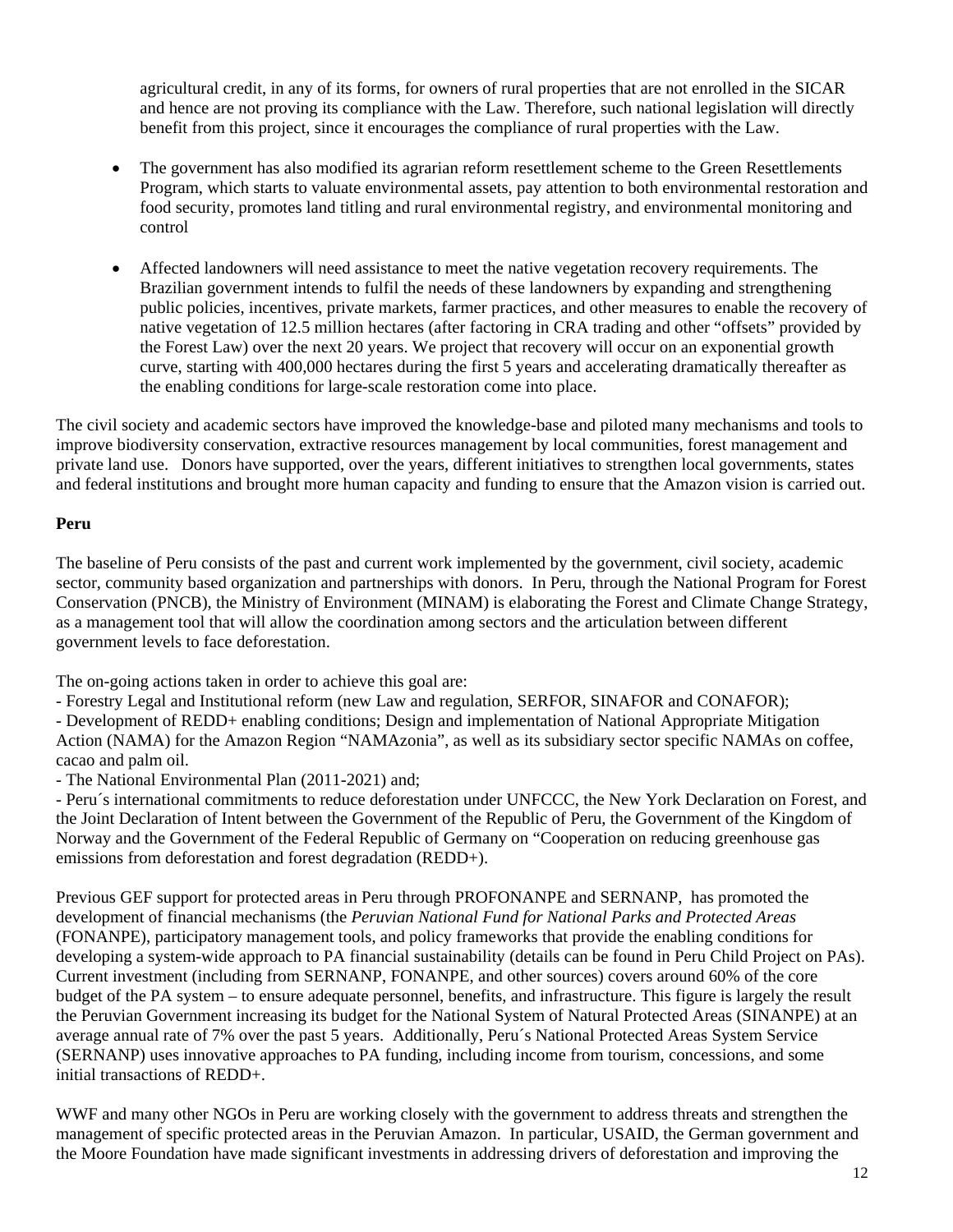status of PAs. Building on these investments, the early stages of a public-private partnership for long-term financing and management of the Peru Protected Area System is being developed. The partnership is based on the "Project Finance for Permanence" (PFP) approach, which uses project finance techniques to mobilize the resources, institutional commitments, and other conditions needed for successful long-term conservation. First applied in Brazil in 2001 (through ARPA), PFP is a holistic approach to large-scale place-based conservation that brings together the ecological, financial, and organizational measures needed for long-term conservation thoroughly and all at once, rather than incompletely and incrementally.

In November 2014, an MOU was signed among Ministry of Environment (MINAM), National Service of Natural Protected Areas of Peru (SERNANP), PROFONANPE, WWF, Blue Moon Fund, Moore Foundation, and Peruvian Society for Environmental Law on "Securing the Future of Peru's Natural Protected Areas." The MOU signifies the intent of the parties to develop a sustainable financial model for SINANPE, in order to eliminate reliance on foreign donors in the future and to set goals to improve effectiveness of participatory management of the system. Key agencies have already expressed their interest and are exploring concrete pledges – amongst them KfW, the Norwegian Government, Moore Foundation and WWF US. Many other NGOs working in the Peruvian Amazon are aligned with the objectives of the project and will provide in-kind support.

In addition, in Peru the Initiative 20x20 aims to restore 3.2 million ha of degraded land, 2.0 million ha of which are forest aligned to the Forestry Investment Program, this includes transformational changes and the development of four NAMAs: palm oil, coffee cocoa and cattle in the Peruvian Amazon. Nevertheless, the lack of communication and energy infrastructure, added to human population migration to the Peruvian Amazon and persistent carbon inefficient agricultural- practices, act against the mandates previously mentioned. In order to promote green growth models for rural development in Peruvian Amazon, improving best practices and technical, regulation, institutional and financial instruments, as a part of win-win process coordinated and scalable is needed. Without this, the tendency for increased deforestation observed during the last 15 years will continue.

## **Colombia**

For Colombia, the legal status of the Amazon is: 9.8 percent national parks, 10.7 percent areas subtracted from the forest reserve (and theoretically open to colonization), 22.2 percent forest reserve without other designations; 45 percent indigenous communal lands (*resguardos*), 5.6 percent areas without clear legal status, and 6.3 percent with overlapping designation. New threats and challenges may arise, for example from mining, oil and road development. Deforestation in the Colombian Amazon is localized and active in the western part of the region. There is a synergistic relationship between the increase of the agricultural frontier, colonization, and illicit crops and illicit mining in the areas of great transformation.

The Colombian Amazon receives only 4.2 percent of total resources available for Overseas Development Assistance (ODA) in Colombia. During the past two decades many initiatives funded though international cooperation have been carried out in the Colombian Amazon, especially for biodiversity conservation and indigenous groups based on sustainable development. Numerous national and international NGOs, as well as the Regional Governments, Ministry of the Environment, Regional Autonomous Corporations, National Natural Parks, and Colombian Research Institutes, are the main agencies that implement those initiatives. Major donors have been, among others, the Global Environment Facility, the McArthur Foundation, and Gordon and Betty Moore Foundation, the Netherlands and the USAID-IICA initiative.

Most initiatives carried out during the past five years focused on land use zoning plans, establishment and management of protected areas, general sustainable development strategies, and more recently climate change. The National Parks Unit (Parques Nacionales de Colombia), and the Amazon Research Institute (Sinchi), take part in some of these initiatives. A national initiative of conservation and development has an Amazon component implemented in alliance with Conservation International, focusing on community management of fisheries. The Colombian National Patrimony Fund focuses its interventions in the Middle Caquetá River and Amazon piedmont, in the strengthening of protected area management, biodiversity conservation and REDD+ demonstration projects. Most projects and initiatives include a component of indigenous governance. The initiative Amazon 2030 focuses on public awareness and environmental communication, and in the evaluation of institutional performance.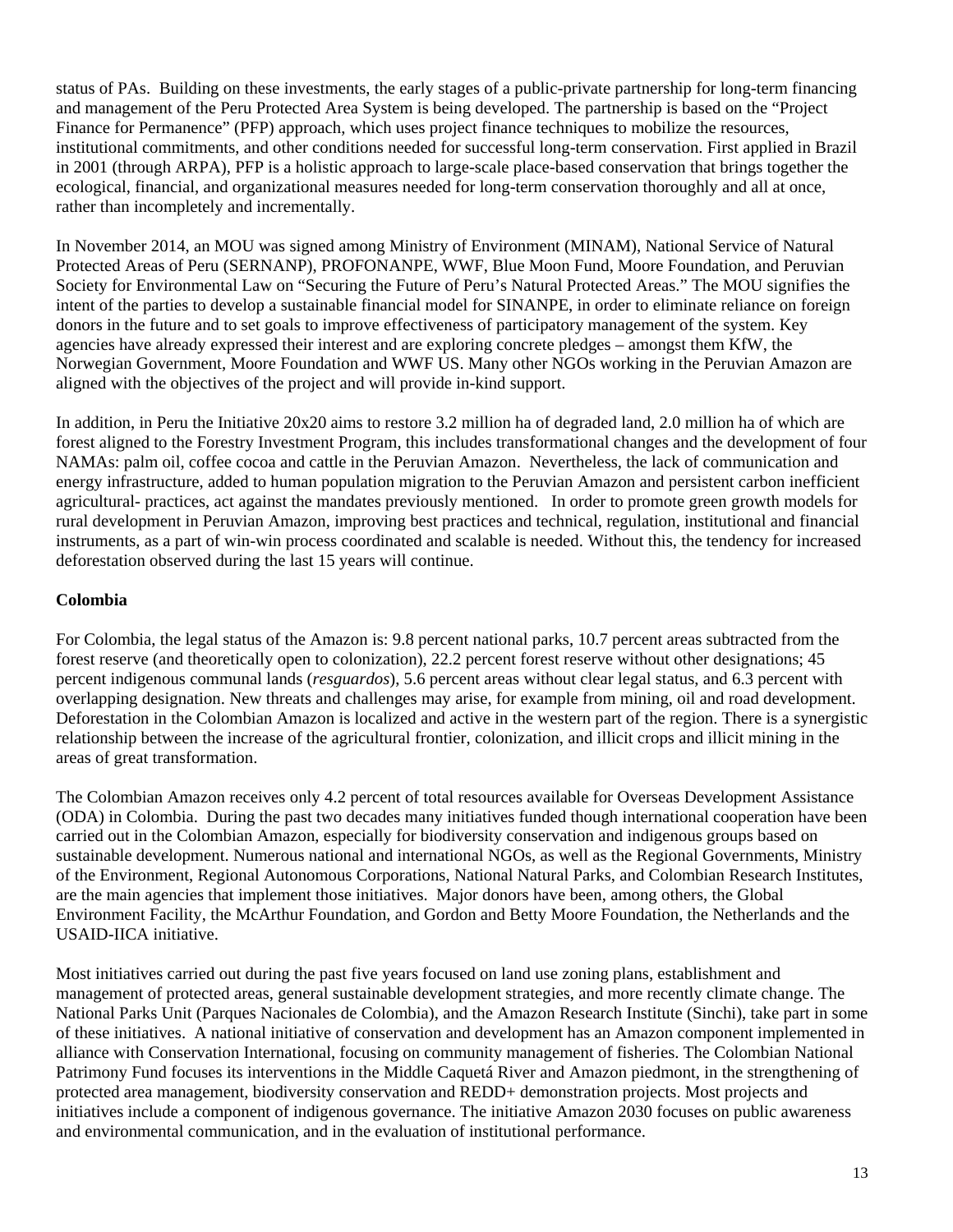The Colombian government is launching the "Heart of the Amazon" (Corazón de la Amazonía Colombiana) initiative to promote sustainability in and around an area of 11 million ha with the Chiribiquete National Park as its core, connecting with La Paya, Macarena, Tinigua, Cahuinari, Yaigojé-Apaporis National Parks, and the Nukak National Natural Reserve. A key decision supporting this aim is the enlargement of Chiribiquete Park, (to 2.780.800 ha), making this the largest park in Colombia. The area also includes some indigenous tribes in voluntary isolation, large archeological pictograms, and the inclusion into the national park system of 41 types of ecosystems, 8 of which were not represented in Colombian National Parks. In addition to direct conservation objectives, the government aims to improve the governance and the use of land according to land use zoning and compliance with the law.

The sustainability agenda of the Heart of the Amazon initiative is much larger, including in the formation of sectoral agreements with the agricultural, mining, energy and transportation sectors, to address deforestation, as well as the implementation of the pact for legal timber to generate opportunities for sustainable development. Agreements with the cattle and dairy industries are important in order to include silvo pastoral arrangements in pasturelands, an initiative already in the course of development in several regions in Colombia.

Colombia is currently receiving support for REDD+ related activities from a variety of bilateral and multilateral sources, such as UN REDD. Following the presentation of the "Heart of the Amazon" initiative in 2012, which has evolved into the current Amazon Vision, Colombia prepared a proposal for the Global Environment Facility for \$11.4 million dollars with resources from the Biodiversity, Climate Change and Sustainable Forest Management/REDD+ Focal Areas. This represented a significant amount of Colombia's overall country allocation from the GEF (\$53.4 million) in the GEF5 funding cycle. The World Bank is the implementing agency for the proposal with Patrimonio Natural, National Natural Parks, SINCHI Institute, IDEAM and the Ministry of the Environment as project partners. The project is currently being implemented.

During the last few years, Colombia has been negotiating a peace agreement with the FARC guerrilla. UNDP has been supporting the process through the programs of: a) Alliances for Regional Peace-Building and b) Rural Inclusive Development with vulnerable populations. In this context, UNDP completed an assessment of the environmental consequences of implementing the peace agreements in areas of high biodiversity covered by the proposed GEF child project. This document has been the subject of nationwide debate and it is currently being analyzed by negotiators in Cuba. Furthermore, this document is guiding rural development efforts undertaken by the Environment Ministry, the Regional Government and Regional Autonomous Corporations in the Amazon. UNDP and its partners will be investing about US\$21 m during the next five years in order to implement the previous programs that will certainly guide rural development efforts in the Amazon region.

## **Regional**

This project builds on the work in the Amazon by governments and other players, including among others, OCTA, WWF, Moore foundaton, bilateral donors, and multilaterals and the GEF through the Amazon Signature program. The Amazon Cooperation Treaty (ACT), signed on July 1978 by Bolivia, Brazil, Colombia, Ecuador, Guyana, Peru, Suriname and Venezuela, was the first legal instrument that recognized the transboundary nature of the Amazon. A permanent secretariat was created in 1995, with the goal to support harmonious development of the Amazon while incorporating the countries' Amazonian territories to their respective national economies, an essential condition for reconciling economic growth with environmental preservation

The Amazonian Network of Georeferenced Socio-Environmental Information is currently one of the main basin-wide initiative to develop a long-term cumulative and decentralized process for compilation, generation of information and analysis of the dynamics of Pan- Amazonia. To date, this network of private institutions produced the most comprehensive mapping of drivers of deforestation for the region, which has been used to consolidate a wide-raging regional view.

The GEF has made significant investments in innovative approaches to advance the conservation and sustainable use of biodiversity and the sustainable management of international waters in the Amazon Basin and particularly within Brazil, Colombia and Peru. Most of these previous investments are associated with conservation and sustainable use of biodiversity at the national level. While these efforts have produced significant reductions in deforestation and resulted in measurable biodiversity gains, they have yet to look beyond the immediate need to react to spatially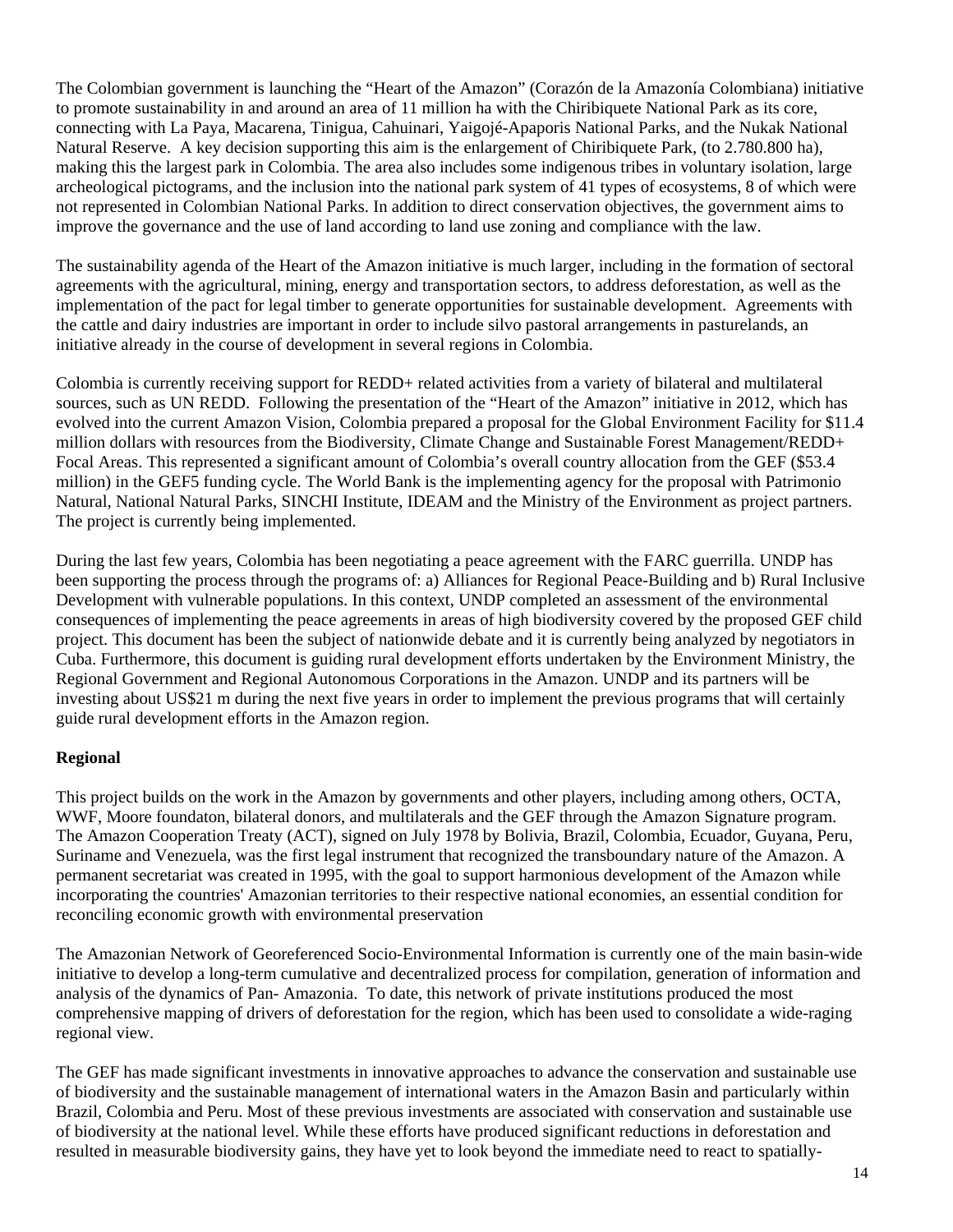explicit deforestation and comprehensively address the mounting deforestation pressures caused by a number of drivers in the Amazon Basin. As many of these drivers are Pan-Amazonian in nature, not only are national actions needed, but collaboration across borders is a critical component of any long-term strategy. The Amazon Sustainable Landscapes Program will address these gaps by building on the significant baseline that exists in Brazil, Colombia, and Peru to support integrated solutions to the sustainable management of the Amazon Basin that are more relevant to the social and economic development aspirations of each country and the region as a whole, while generating significant global environmental benefits, particularly in the areas of biodiversity and climate change.

# C) ALTERNATIVE SCENARIO

The Amazon basin is a biological unit. The Amazon rainforests contain one of the greatest concentrations of plants, animals, and microorganisms on the planet. Many of these species, and particularly those at the top of the food chain, have evolved in an environment dominated by enormous tracts of undisturbed, closed canopy forest. The survival of these species and ecological processes demands a network of large and well-connected protected areas that cover representative samples of the different vegetation and habitats types situated within production landscapes. Therefore, countries in the basin must jointly consider conservation and sustainable development at the basin level, as failing to do so will most likely result in the loss of a significant number of species and changes in the structure and function of the forests. Ecosystem services from the Amazon basin on which countries depend on, in turn are linked to the integrity of the Amazon basin ecosystem and the lack of coordination in its sustainable management will result in undesirable national impacts that can only be addressed with regional coordination among the countries. Only through a collaborative approach that combines national and regional action can the vision of a sustainable Amazon be realized.

The conservation of the Amazon forests requires investments to address the national agenda as well as regional issues. Without the collaborative work of neighboring countries to tackle common threats and drivers of deforestation, and to take advantage of the opportunities, it would be difficult to secure the maintenance of the forest cover and flow of ecosystems services in the long term. Countries of the Amazon Basin recognize the urgent need to step up the funding levels and regional cooperation to safeguard Amazon forest. To address the on-going threats to Amazon ecosystems, a more ambitious approach is required. New levels of investments and cooperation are needed between development partners (ie. public and private, federal and local) that bring biodiversity conservation, forest management, rural development and poverty reduction together.

The majority of the Amazon forest is contained within Brazil, with 60% of the rainforest, followed by Peru with 13%, Colombia with 10%, and with minor amounts in Venezuela, Ecuador, Bolivia, Guyana, Suriname and French Guiana. Brazil, Peru and Colombia individually face continued threats to their Amazon biodiversity and ecosystem health and at the same time can generate scalable results in terms of forest conservation and furthermore would benefit greatly from incentives to tackle these drivers nationally and regionally. In order to have a significant impact in reducing deforestation and promote efficient land use in the Amazon region, the Program was designed following a theory of change that would address key issues across the complex set of drivers of deforestation and barriers for sustainable land use. This theory of change reflects lessons learned from other programs and the current thinking of many organizations, and prioritizes investments in areas where the countries agree that interventions are needed.

The Program's Theory of Change builds on the notion that if an adequate area of the Amazon is conserved under various regimes (protected areas and indigenous lands), if agriculture, degraded and forest lands are managed sustainably and with zero illegal deforestation tolerance, if national policies and strategies support sustainable development aiming to minimize deforestation and loss of ecosystem services and if regional cooperation & capacity building of key players improves, the protection of significant biodiversity of the Amazon region can be achieved and policies can be changed to promote sustainable land use and restoration<sup>12</sup> of native vegetation cover in the Amazon.

 $12$  Restoration means reversing the loss of ecosystem services within degraded forests landscapes, especially by assisted natural regeneration.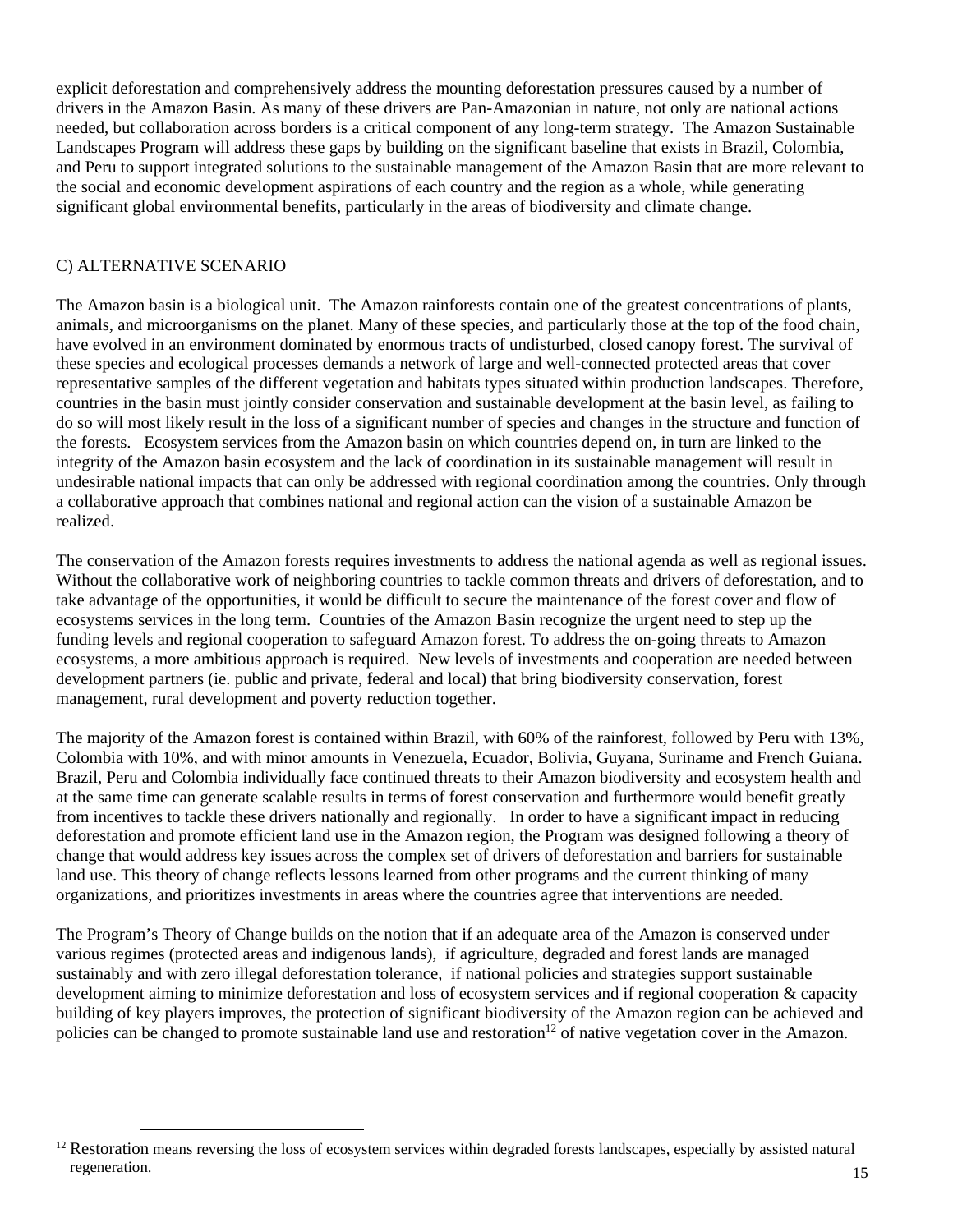**Program Objective: To protect globally significant biodiversity and implement policies to foster sustainable land use and restoration of native vegetation cover.**

# **Integrated Amazon Protected Areas**

-If protected areas systems are expanded nationally. -If protected areas are managed effectively and sustainably. -If long-term financing of protected areas is improved.

# **Integrated Landscape** Management (productive sector)

-If landscape planning & monitoring to establish ecological connectivity is implemented. -If degraded areas are utilized for sustainable agricultural, ranching and forestry activities. - If commodities production is done with zero illegal deforestation tolerance. -If small/medium farmers improve productive chains in agricultural, forest (timber and non-timber resources) and fisheries management through capacity building and financing incentives.



# **Regional Cooperation & Learning**

-If monitoring of forest cover, habitat and species loss, fires, pollution is improved for better decision making.

-If better coordination of policies and strategies and funding is achieved to reduce deforestation.

-If bordering areas are managed towards zero illegal deforestation tolerance under partnerships and collaboration between countries. -If research and learning of best solutions to achieve sustainable development is accelerated.

# **Policies for Protected and Productive Landscapes**

-If productive sectors contribute to decreased deforestation (roads, extractive sectors, commodities). -If implementation of land regularization and cadaster is improved.

-If land planning and zoning follows SLM.

-If technical and financial incentives to farmers and ranchers is effectively delivered.

-If enforcement of illegal activities is improved (such as mercury pollution, illegal logging, illegal extractions, etc.)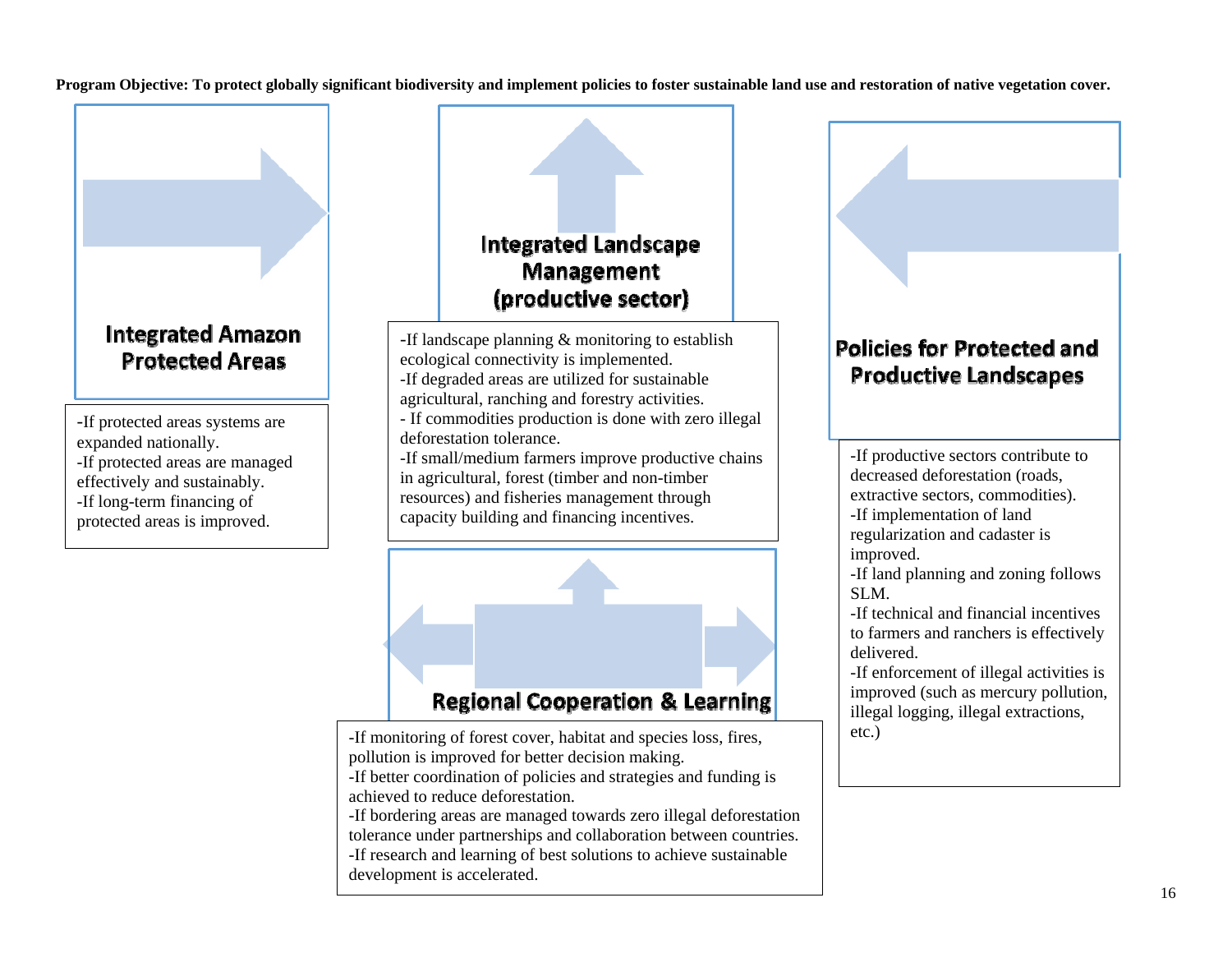Conservation of Amazon forests requires investments to address the national agenda as well as regional issues. The theory of change helped define the priority interventions at the national level and regional levels. At the national level, the Program will support the consolidation of an integrated Amazon protected areas system, the development of integrated landscape management of selected regions within each country participating in the Program and the improvement of policies and strategies for protecteda areas and productive landscapes. All these interventions are aimed to reduce deforestation and ensure the protection of species and habitats (both terrestrial and aquatic). At the regional level, the Program will enhance regional cooperation and learning among all stakeholders. Without the collaborative work of neighboring countries to tackle common threats and to take advantage of the opportunities, it would be difficult to secure the maintenance of the forest cover and flow of ecosystems services in the long term. Taking action on regional issues can no longer be postponed, as the Amazon region is increasingly accessible and gaining importance in the development agenda.

The Global Environment Objective of the Program is to protect globally significant biodiversity and implement policies to foster sustainable land use and restoration of native vegetation cover.

The key outcomes /performance indicators for the Program are:

- Kp1: •Number of hectares of protected areas with increased management effectiveness (measured by METT).
- Kp2: •Number of hectares of land with improved forest management and reduced carbon emissions.
- $Kp3$ : Number of metric tons of  $CO<sub>2</sub>$  mitigated (directly and indirectly)

The baseline value for these indicators will be calculated during the preparation phase.

#### **Program Components:**

The program is designed to address the barriers described above that are currently impeding the conservation of globally significant biodiversity and sustainable land use in the Amazon region of the three participating countries. The interventions will be implemented through four interrelated components:

Component 1: Integrated Amazon Protected Area: This component will increase conservation and protection of biodiversity through the implementation of ARPA-like initiatives, which are initiatives for protected areas creation, improved management and sustainable financing at the system-wide level. These areas could also benefit from any mechanisms to promote payments for deforestation reduction and payments for environmental services. The component will complement existing effort to: (i) strengthen the management effectiveness of existing Protected Areas and their respective buffer zones throughout the region; (ii) expand the area under protection in the Amazon region by creating new PAs; and (i) increase financial sustainability to meet the expenditures required for long-term management of each national Protected Area System.

Component 2: Integrated Landscape Management: This component aims to contribute to climate change resilience and enhance sustainable land use by improving forest and land management and reducing carbon emissions from deforestation in the respective child-project areas. The component will finance activities that address the barriers discussed earlier and will include: i) the integration and management of forests (timber and non-timber resources) and fisheries management into agricultural landscapes by promoting access to land use planning and innovative financing mechanisms; (ii) support the promotion of sustainable land-use and natural resource management practices that contribute to the restoration of vegetation, reduce pressure on forests and advance the livelihoods of local communities, and support the emphasis on integration of mitigation and adaptation to climate change at the landscape level; (iii) support the conservation and sustainable management of biodiversity in indigenous territories; (iv) development of institutional capacities and financial sustainability for sustainable landscape governance, management, and monitoring of the Program area; (v) enhancement of institutional capacities to monitor deforestation and greenhouse gas (GHG) emission reductions; (vi) improvement of research on the options for implementation of land regularization and cadastre and where possible, scaling-up of land administration focused activities through state level projects (Land Cadastre); and (vii) the development of mechanisms to promote payments for deforestation reduction and payments for environmental services. These initiatives would take into account the different zoning exercises implemented in the region, and any estimates of local/regional climate change.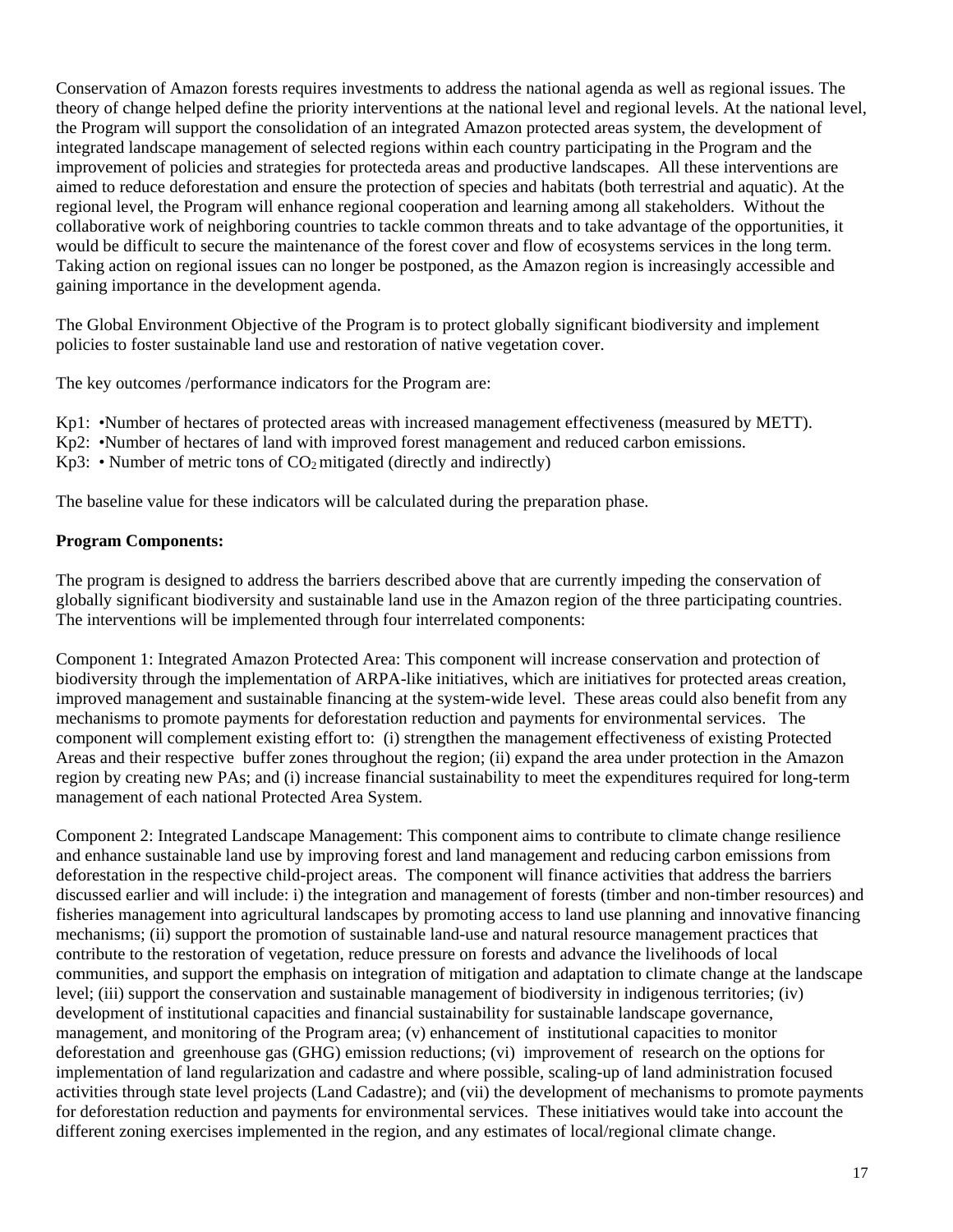Component 3: Policies for Protected and Productive Landscapes: This component will incorporate conservation and sustainable use of biodiversity principles and biodiversity management principles into selected government sectors that are drivers of deforestation (i.e., agriculture, extractive industries and infrastructure) through sectoral agreements and/or instruments. Each activity to be identified in the agreements will follow three steps: (a) consolidation of existing information (assessment of obstacles and alternative solutions); (b) consensus building with stakeholders (analysis of constraints and solutions); and (c) development of solutions (methods and procedures). As a result, government agencies will dedicate attention and resources to the identification and implementation of mainstreaming opportunities at the local level that enjoy the support of relevant stakeholders at the national level. It will also pursue strategies for incorporating the objective of biodiversity conservation and sustainable land use into policies, programs, projects, and development plans at different levels of government activity. These mainstreaming practices will be tested on the ground through applied land management activities adopted in concrete cases that have environmental implications for connectivity and conservation in the Program area (eg.: oil/gas exploration and exploitation activities, construction of roads, etc.). This component seeks to: (a) support improvement of cross-sectoral policy coordination and consistency to achieve long-term reductions in deforestation in the respective child-project areas; and (b) support the development and adoption of guidelines and programs in, among others, the agriculture, extractive industries and infrastructure sectors, aimed at reducing pressures on forests and biodiversity, and GHG emissions and restoring ecosystems in the in the respective child-project areas.

Component 4: Capacity Building and Regional Cooperation: This component will be designed to complement the national projects and maximize the efficiency of the broader Program and to provide opportunities for south-south learning, foster intergovernmental cooperation, use M&E tools and geospatial services, apply best practices and peer review and develop portfolio-wide training and communication strategies. The component will specifically support: i) Policy, legal and regulatory frameworks. Participating countries may exchange best practices towards improved effectiveness of legal frameworks and policies to address deforestation ii) Collaboration in managing borders Protected Areas; iii) Collaboration in addressing threats imposed by illegal gold mining or logging or trafficking of illegal species; iv) Develop learning platforms in priority thematic areas. Preliminary themes include: biodiversity research and conservation, monitoring deforestation, climate change, forest management, mitigating impact fromagricultural and infrastructure development, rivers and freshwater fisheries management in critical sub-basins and border areas, technology transfer to farmers and ranchers, best practices to reduce deforestation. Thematic areas will be determined during preparation. The learning will be done through South-South cooperation amongst the three countries. This capacity building will integrate the participation of representatives from local communities, state and federal levels; v) Capacity building for regional collaboration and cooperation will focus on strategies to address drivers of deforestation and unsustainable use of natural resources in the Amazon basin focusing; vi) Program monitoring and evaluation with the aim to improving coordination among the institutions involved in Program and reporting to donors. This will also help in the learning uptake and adaptive management of each child project and strengthen the interventions on building productive and protected landscapes in the Amazon region. This component will be developed and implemented using the technical and financial resources provided by the Regional Cooperation Grant to the Lead Agency and supported by activities that will be implementaed and funded via the country projects. This clearly demostrates the ownership and buy-in of the countries to address issues at the regional scale.

#### D) INCREMENTAL REASONING AND EXPECTED CONTRIBUTIONS FROM THE BASELINE (The GEFTF and co-financing)

Under the baseline scenario, the future development of small to large scale agriculture in the Amazon would take place at the expense of the region's forests, resulting in increasing negative impacts on global environment values, including biodiversity, carbon stocks, forest ecosystem services, and benefits to local communities. The current baseline provides an extensive area of forest under indigenous territories or protected area management (see Figure 1), with available funding from governments and donors limiting management to the base level required, and in some PAs, more effective management tied to project-cycle funding.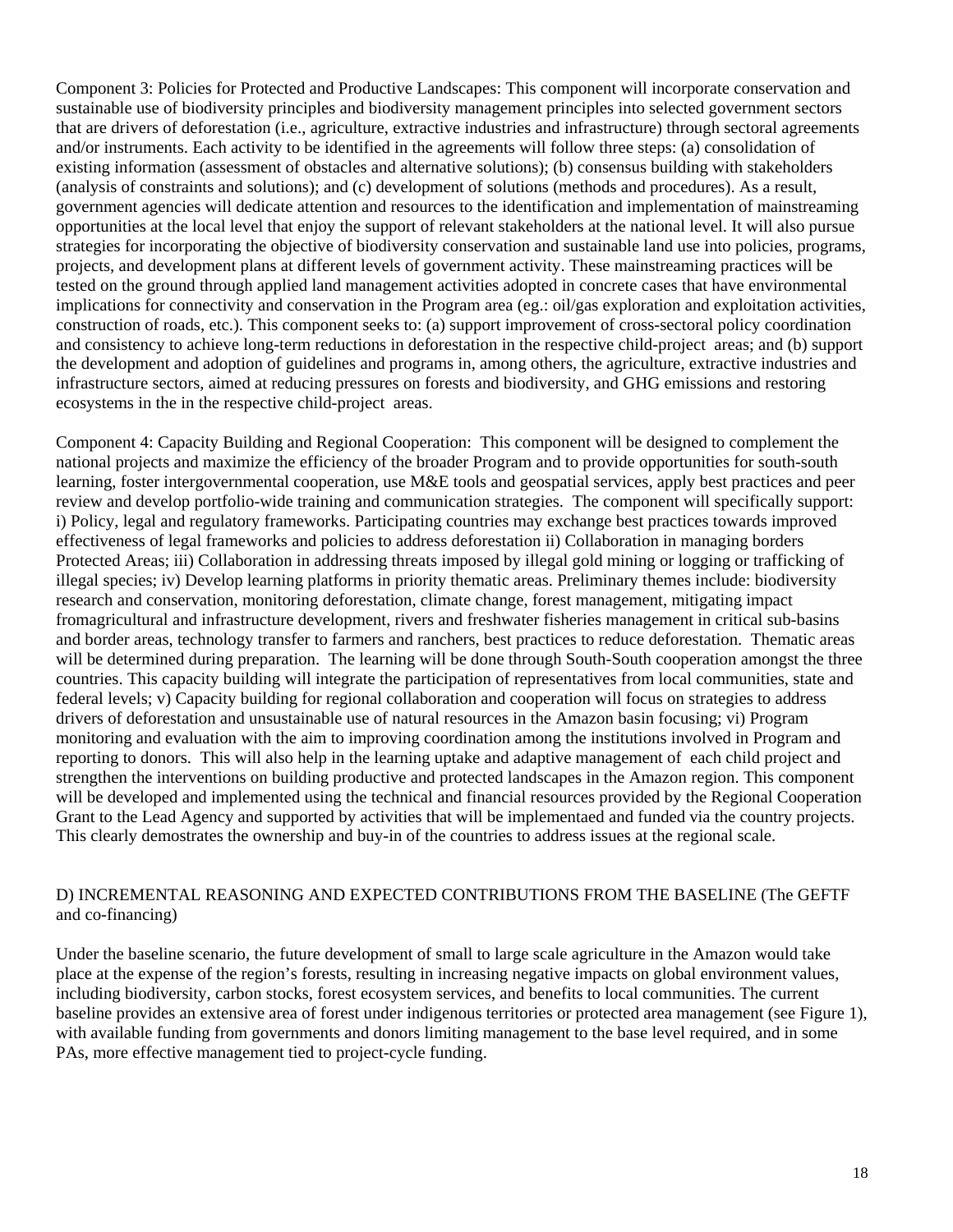

Figure 1: Protected Areas and Indigenous Territories for the Amazon basin (up to 2012), white line delineates expanded proposed Program area (specific areas will de defined during preparation). Source: RAISG. Available at: http://raisg.socioambiental.org/system/files/ENGLISH-reduzido.jpg

The baseline includes committments and steps towards sustainable productive landscapes. In Brazil, advances in land tenure (protected area system, the Terra Legal Program, and Rural Cadastre) and the Low Carbon Agriculture Plan establishes the opportunity for protected areas, forest restoration, private land conservation, indigenous lands conservation, and forest management to be integrated with sustainable production in the wider landscape. However, there are disincentives for farmers and landholders to comply with such policies. The alternative scenario presented for this Program will change disincentives and will increase the technical and financial capacities of farmers to implement sustainable production. In Brazil, Program activities will integrate management and restoration of forests in agricultural landscapes by providing innovative financing mechanisms, address bottlenecks that prevent farmers from participating in low carbon agriculture, and increase amount of loans to mid-sized farmers to encourage recovery of degraded lands. In Peru, the Program will support coordination and harmonization of policies between production, social development, and infrastructure development sectors with the environment sector; development and application of financial instruments that promote environmentally-sustainable forms of production; increased participation in practices that increase yeild and quality while reducing environmental impact; planning for sustainable production at local levels; and connecting local 'green' producer groups with private sector commodity traders. In Colombia, the Program will promote a low carbon approach to rural development, through planning and financial instruments and support for sustainable production systems and restoration of degraded lands.

There is a strong baseline of forest and biodiversity protection, including a large area of protected area and indigenous territories in the Amazon. However, effective management across the region still lacks long term and sustainable (non-donor driven) financing, and integration within the broader landscape. The alternative scenario proposed includes additional protected areas added to the national PA systems in the Amazon, improved management effectiveness, connectivity among conservation areas at the landscape level, increased and diversified revenue for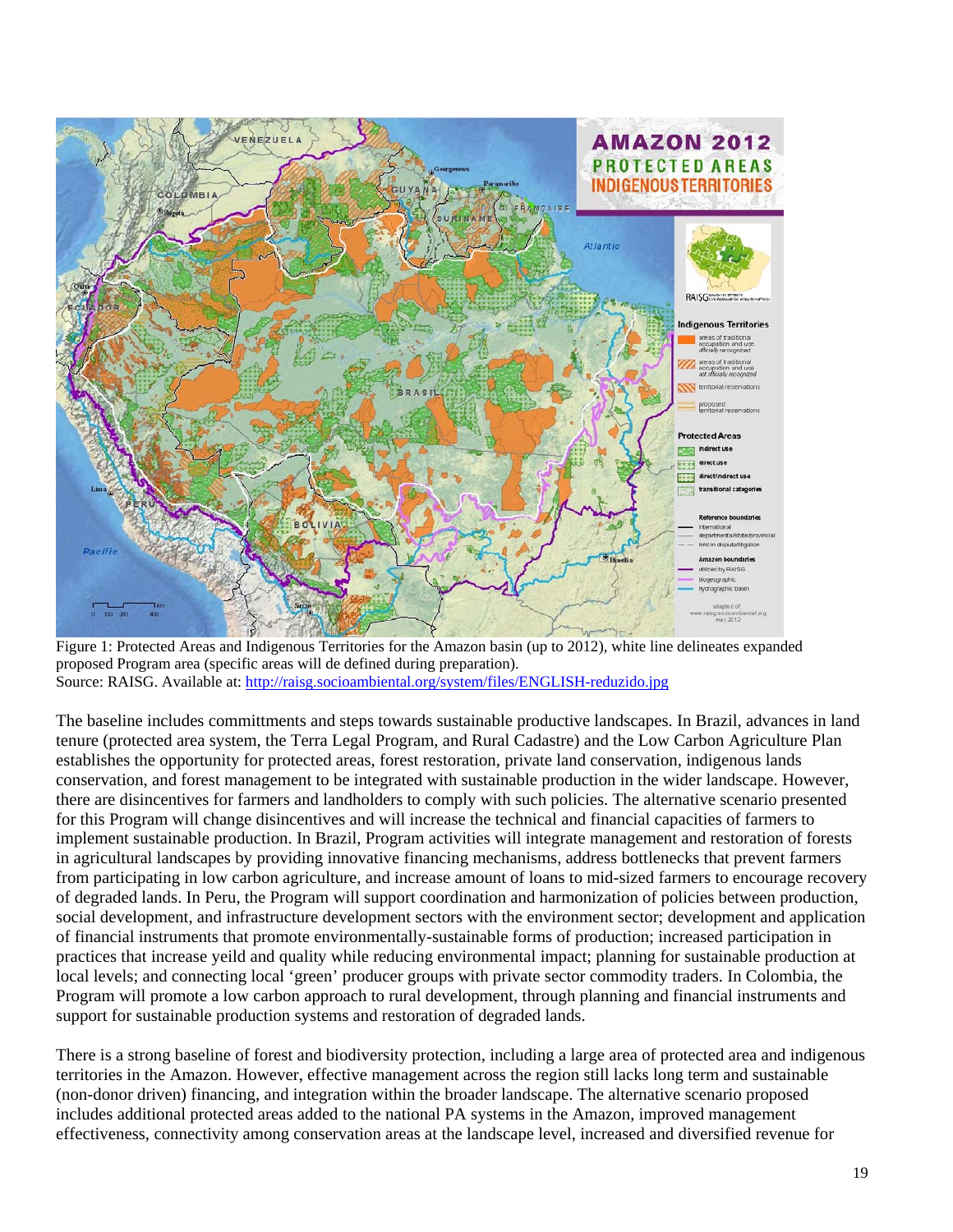protected area management, and development and/or implementation of long-term sustainable financing mechanisms for national protected area systems.

The countries included in the Program have a baseline of regional coordination, for example, the Living Amazon Initiative, particularly for PAs and Indigenous Territories coordination, but also infrastructure, and REDPARQUES. Both provide coordination mechanisms among the Program Amazon countries. The alternative scenario proposed by the Program will build on this regional cooperation by: promoting exchange of lessons and best practices for policy and legislation to address deforestation, collaborative action in border PAs and to address common threats, and learning platforms in priority thematic areas.

The Program is committed to building on the extensive work that the three governments are already doing in the Amazon towards the Program's goal. GEF investments are being used under this Program to catalyze several actions that will have global environmental benefits, over and beyond national level benefits. The GEF funds will provide incremental value across a range of project interventions to reduce deforestation and promote sustainable landscapes at the national and regional level. Governments will provide substantial and significant co-financing in cash and in kind for the projects related to the proposed interventions (including investments in the Protected Area systems, improved landscape planning), upcoming bilateral funding (Norway and Germany), contributions from the UN Agencies country programs, development agencies (i.e. GIZ, USAID), and grants from other private donors (Gordon and Betty Moore Foundation, WWF and others).

The GEF funds will promote a shared vision for buiding productive and protected landscapes and a common objective by the participating partners whose anticipated results are more than the sum of its components. They will allow for levels of interconnectivity across countries that are using their GEF STAR allocations that could not be achieved through small, isolated projects. Thus, the individual investments can achieve large scale impact. GEF funds will also help speed-up the coordination of policies across the region and influence the development paradigm towards sustainable growth through the reduction of illegal deforestation by inviting the various development sectors to make the necessary changes. The funds will help enhance internal cohesion and coherence amongst the GEF investments across the GEF implementing agencies. The GEF investments will use innovative processes that will lead to far more efficient and environmentally-friendly land uses than without these investments as interventions will promote the analysis and monitoring and identification of best practices and results. These practices will be shared and applied in a faster manner across stakeholders (including government, communities, land owners, academic researchers) in the three countries via south-south exchanges and annual workshops. Communicating any positive results (through the web, media and other means) achieved under the program would be of paramount importance to catalyze rapid changes by all stakeholders and decision makers. Finally, coordination and outreach with all the potential partners and collaborators can be achieved to bring more efficiency to the investments and to avoid duplication of efforts.

#### E) INNOVATION, SUSTAINABILITY AND POTENTIAL FOR SCALING UP

Innovation: While there have been many projects and initiatives for protected areas systems, maistreaming of biodiversity and natural resource management, this is the first time that a suite of investments will be coordinated regionally to respond to key drivers of deforestation in the region, harmonize sectoral government policies that impact the region, and work across countries with similar approaches. Interventions will not simply focus on an specific site but rather on mechanisms and enabling conditions to build productive and protected landscapes in the Amazon region. The Program will bring innovations to address the common drivers of deforestation in the region. This includes innovative technology for low carbon and environmentally sustainable agriculture in Brazil, Colombia, and Peru, to reduce the threat of agriculture-driven forest conversion or land degradation, and building a spatial planning and monitoring platform in Brazil to support decision making for forest recovery. Developing and implementing long term financial sustainability for the PA System in Brazil and Peru makes use of an innovative 'project for permanent finance' mechanism, where public and private funds are pledged to cover management costs during a transition to full government funding for protected area management.

Sustainability: The sustainability of the Amazon Sustainable Landscapes Program will be ensured by the way it will enhance the collaboration of the difference countries to improve the policy, regulatory and legal frameworks guiding development in the Amazon region. The results of this collaboration, be it in research, monitoring, assessments, and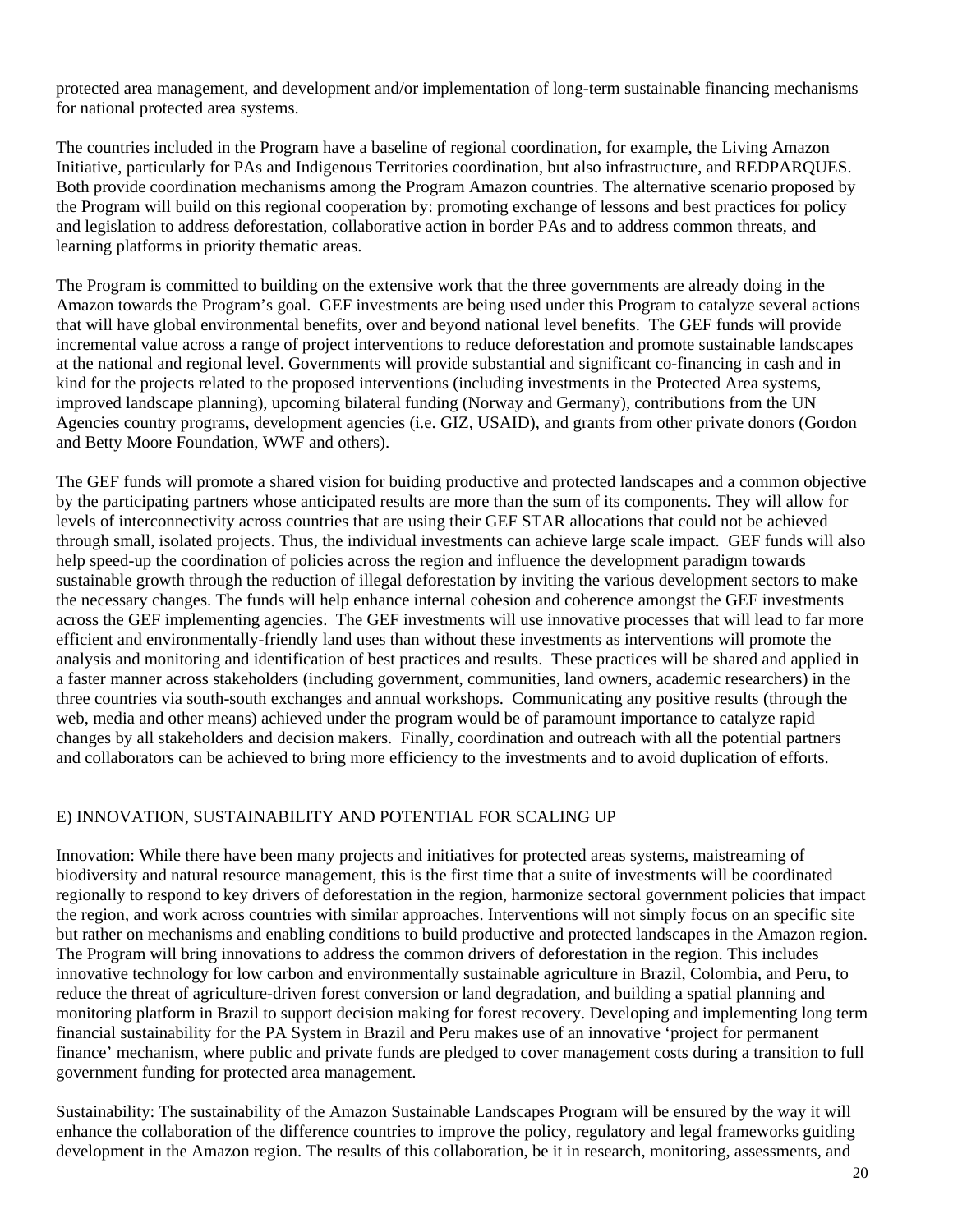other areas, has the potential to guide where a country wishes to scale up certain interventions based on the success in another part of the country or in another country. This will be done through the regional platform of the Program (component 4). This can potentially be replicated in other countries in the Amazon Biome.

This Program will innovate across technology, finance and governance pillars to reduce deforestation and build sustainable landscapes. From a mainstreaming perspective, the Program is expected to play a significant role in ensuring that key productive sectors work together towards a common objective to reduce deforestation and build productive and protected landscapes in the Amazon. Embedding this "work together" premise of the involvement of three countries can be expected to trigger positive synergies in favor of achieving long-term sustainability. As a critical mass is bolstered by fostering capacity, and by building and strengthening organizations dealing with biodiversity conservation, deforestation issues and sustainable landscapes in Brazil, Colombia and Peru, the Program will contribute to address future sustainability as these governments become better positioned to capture funding beyond the end of the Program.

Financial sustainability will be a key outcome of the Program, for example in Brazil through implementation of the final stages of ARPA, and in Peru through development and implementation of a mechanism for permanent financing for the protected areas system. A market based approach, and financial mechanisms to promote uptake of low carbon and sustainable practices in agriculture, will generate revenue and incentivise farmers to sustain low carbon agriculture in Brazil, Colombia, and Peru.

Institutional sustainability will be promoted through strengthening capacity from local to national levels for sustainable productive landscapes and protected area management, and by cementing policy, planning and regulatory frameworks that support low carbon productive landscapes, provision and maintenance of forest ecosystem services, and national protected area reservation and management.

Ecological Sustainability is promoted through the Program, particularly by mainstreaming environmentally sustainable and low carbon agriculture in productive landscapes, and by integrating sustainable agriculture and protected areas within landscapes of the Amazon.

Potential for scaling-up: The Program will catalyze different innovations across its child projects that can be deployed at speed and scale across all sites. A particular focus on identifying consensus indicators to measure success and allow for causality to be established will allow for smarter investment going forward, which in turn can tap new streams of finance that are results based. The policy and coordination platforms will crowd-in investment going forward and ensure that future interventions can be more effective, accelerate delivery and results, and avoid mistakes. The potential exists for sharing lessons and scaling up outcomes for sustainable productive landscapes and protected areas with effective management and long term sustainable financing to other Amazon basin countries, including Bolivia, Ecuador, Guyana, Suriname, and Venezuela.

2. *Stakeholders.* Will program design include the participation of relevant stakeholders from civil society and indigenous people? (yes  $\boxtimes$  /no ) If yes, identify key stakeholders and briefly describe how they will be engaged in program design/preparation:

This Program will build on an important network of stakeholders at the local, national, regional and international levels. At the national level, government commitment is key to the success and sustainability of the Program. As a result, the Program will provide a platform to magnify its interventions across different levels of government (National, Regional and Local) and sectors (environment, agriculture, forestry, planning, transport, finance).

The Program will also provide a single-platform to feed innovations and policy developed under its child projects into regional and global organizations working on forest conservation and sustainable use, and to transfer knowledge from these bodies to the child projects. The Program will also work closely with community-based organizations and local communities, who are invested in sustainable forest management and biodiversity conservation. This engagement will go beyond consultation to actively involve communities in the design and implementation of child projects and in the learning across the Program.

Special attention will be given during preparation to ensure the participation of indigenous people at the site level. Participation of indigenous people in project design will be facilitated by collaboration with various local or national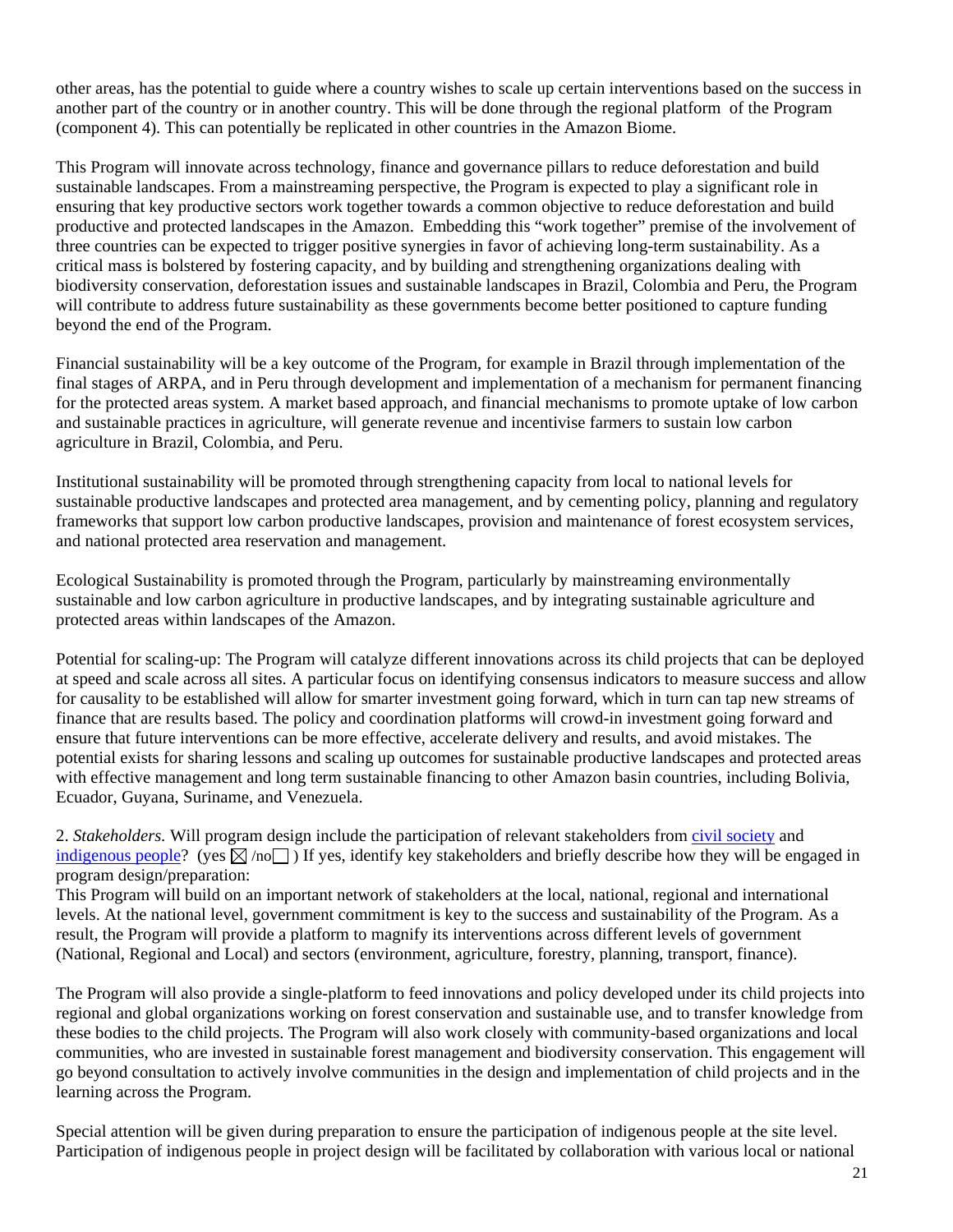organizations that represent indigenous communities' interests. This includes regional bodies, such as the Coordinator of Indigenous Organizations of the Amazon Basin (COICA), and national groups, such as the Coordination of Indigenous Nations of the Brazilian Amazon, the Organization of Indigenous Peoples of the Colombian Amazon, and the Confederation of Amazonian Nationalities of Peru. Indigenous people will be direct beneficiaries of the Program, through sub-grants or technical support for conservation, and also indirect beneficiaries through improved protected area management effectiveness and mainstreaming of more environmentally sustainable practices across productive landscapes.

The Program will also work with national and international non-governmental organizations (NGOs) and private actors who will be a key part of the delivery of Program activities. These entities include traditional environmental and conservation organizations, tourism entities, business leaders, and advocacy organizations with established expertise in forest conservation and management and community development.

Specific stakeholders that will be involved in the program in each country are listed here, with additional information presented in the individual child projects.

Brazil will coordinate with numerous stakeholders, as activities will: build capacity of communities, including indigenous and non-indigenous populations inside and surrounding PAs, and landowners, including medium-sized farm owners; develop training packages for financial groups, trade organizations, cooperatives, industry and local to national level government; support the national protected area system and individual protected areas; and coordinate with bilateral donors, development agencies (such as GIZ, USAID), private foundations (such as the Gordon and Betty Moore Foundation,), and NGOs (such as WWF, IUCN)

In Colombia, a variety of key stakeholders will be engaged in the Program, including: Ministry of Environment and Sustainable Development, for coordination of the program and child project; National Natural Parks, to implement protected area expansion and management activities; Institute of Amazon Investigation-SINCHI, who will support forest monitoring; regional environment authorities, as they will implement conservation activities; Victim's Unit, to assist in peace building activities; Ministry of Agriculture and Rural Development, who will coordinate agriculture activities; Municipalities, for implementation of local management and planning; rural associations and producers; indigenous organizations and indigenous guards in local level conservation and protection; and agricultural guilds for promotion of environmentally sustainable agriculture methods.

In Peru there would be numerous stakeholders. This includes SERNANP and MINAM, who will coordinate the sustainable financing and effective management initiatives proposed in the Program; individual PAs, as recipients of sub-grants; indigenous and non-indigenous communities, as recipients of sub-grants for conservation; regional governments, for PA budget planning; municipal governments, in planning; the private sector, including ecotourism; and NGOs and foundations, such as WWF and Moore Foundation; organizations of cocoa, coffee and palm producers; and production cooperatives.

The Grant for the Capacity Building and Regional cooperation will require the engagement of the government officials and technical staff addressing the issues of legal frameworks and policies to address deforestation, creation and management of protected areas, sustainable use of natural resources (i.e. timber and non-timber products), government agencies addressing illegal gold mining, illegall logging or trafficking of illegal species, among others. In addtion, input will be requested from the academic and research institutions, national and global think-tanks, NGOs and CSOs currently working on the issues to be addressed by the Program. Knowledge management will build on the existing national platforms and whatever structures may be needed to fully capture the lessons derived from the implementation of this program.

*3. Gender Consideration.* Are gender considerations taken into account? (yes  $\boxtimes$  /no ). If yes, briefly describe how gender considerations will be mainstreamed into program preparation, taking into account the differences, needs, roles and priorities of men and women.

The Program will develop specific actions for local capacity building of traditional Amazonian communities, particularly those living in and around protected areas. In this context, particular attention will be given, in cooperation with other partners, to strengthening the role of women in both indigenous and non-indigenous communities. This includes: (a) actions to strengthen women's participation and leadership within community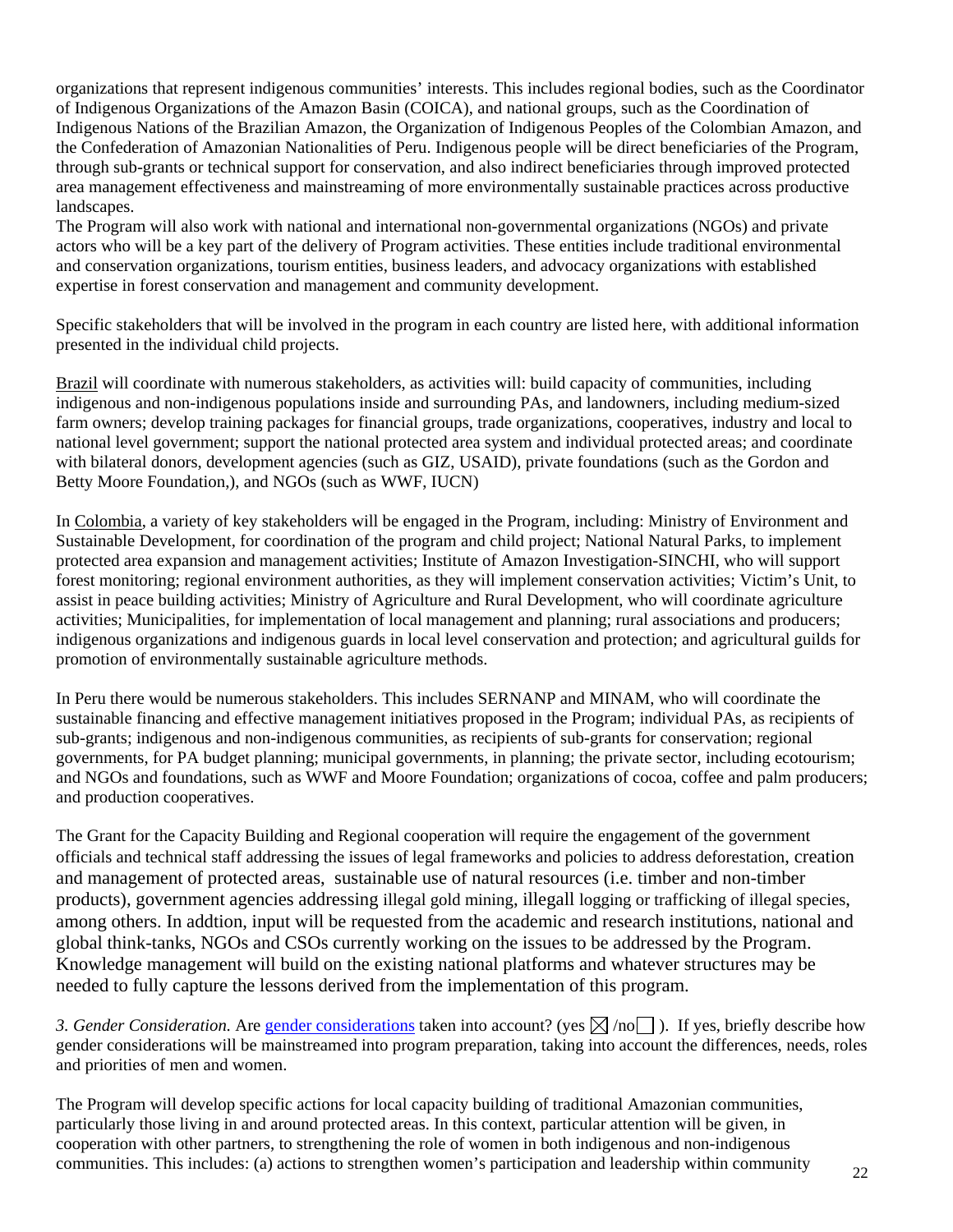decision making processes; (b) actions to ensure that women share in the economic benefits resulting from sustainable use of forest resources, and finally; (c) actions to support and strengthen women's traditional role as 'forest guardians.' The Program will monitor the impact of economic and other incentives and changes in governance on women.

*4. Benefits.* Describe the socioeconomic benefits to be delivered by the program at the national and local levels. Do any of these benefits support the achievement of global environmental benefits (for GEF Trust Fund), and/or adaptation to climate change?

The Program will contribute to the conservation and sustainable development of one of the most important biomes on the planet, with socioeconomic benefits that will be felt at all levels, from local communities, to the large proportion of the world's population that depends on the ecosystem services provided by the Amazon.

At the local level, benefits will be in the shape of robust national and regional policies that may compensate local communities for the conservation or restoration of ecologically-significant forest polygons, thus increasing incomegenerating opportunities. In specific cases, like Colombia, these benefits will likely extend beyond traditional payment for ecosystem services schemes, and provide support for the current peace process. Economic benefits will be derived at the local to regional level from improved protected area management (e.g. ecotourism), soil and watershed protection, forest carbon stock conservation, and improved agricultural productivity coupled with decreased environmental and social costs.

At the regional and global levels, the socioeconomic benefits are numerous. For example, neighboring watersheds, like the Rio de La Plata, will benefit in a very immediate sense from a healthier Amazon biome, as it has been demonstrated that a significant portion of the rainfall that this region gets depends on the Amazonian water cycle.

*5. Risks*. Indicate risks, including climate change risks, potential social and environmental future risks that might prevent the program objectives from being achieved, and if possible, propose measures that address these risks to be further developed during the program design:

Risk: Lack of enforcement favors increased land use change.

Management Strategy: The Program will build social capital and enhance governance at local level, a proven approach to deter illegal activities. Participatory forums and the use of technological innovations will facilitate authorities' response to enforcement needs.

Risk: Efforts undermined by policies contrary to project goals.

Management Strategy: The Program will build country-level and regional constituencies to promote a long-term vision with national and local governments. Inter-institutional coordination within participatory forums with diverse sectors will align policies with a long-term vision.

Risk: Climate change has a negative impact on Program areas.

Management Strategy: The child-projects will increase landscape connectivity, using a wide mosaic of land use and conservation tools, thus reducing vulnerability. In order to increase disaster resiliency and preparedness, participatory forums will develop disaster response measures through the coordination of public agencies and stakeholders.

Risk: Economically powerful drivers of deforestation (extractive industries, agribusiness, infrastructure, etc.) impede conservation measures, including plans for new or expanded protected areas.

Management Strategy: The program will work with country governments to cement conservation and sustainable development policies, to create solid foundations within policy and regulatory frameworks, in order for program achievements to be resilient vis-à-vis economic interests. The program's focus on sustainable development, as well as conservation, will open the door to a dialogue process with the private sector, and allow for a policy process that is more cooperative than adversarial.

The overall rating is Substantial. The complexity of the problem and coordinating key partners and at the same time delivering effective results in a timely manner makes the overall risk substantial. Lowering this risk will require that this program defines activities and interventions that can be implemented on relatively short timeframes as well as very clear and concrete indicators that can be monitored easily. During preparation, the monitoring tools and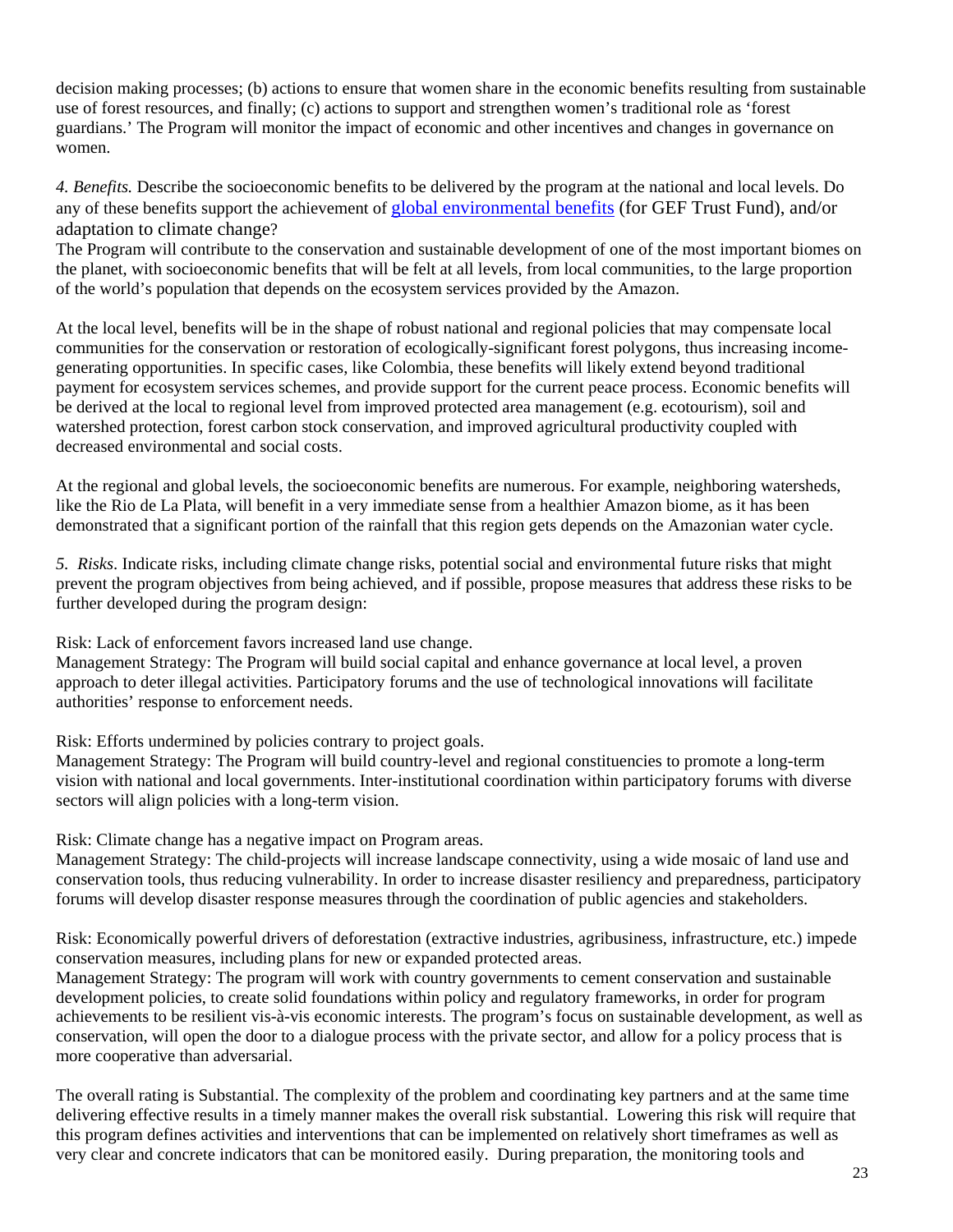timeliness of the reports will be fully designed with engagement from all partners. The project's success will depend on the level of leadership that the Bank can show and the incorporation of the opinion of experts as well as the political commitment by national governments.

*6. Coordination.* Outline the institutional structure of the program including monitoring and evaluation coordination at the program level. Describe possible coordination with other relevant GEF-financed projects and other initiatives.

The World Bank, as lead agency, will play a close coordination and liaison role with any additional participating Agencies and the GEF Secretariat for the Program. The Lead Agency will also be responsible for all enquiries regarding Program implementation progress and Program-level reporting, mid-term evaluation, final Program completion and the achievement of Program-level higher impact on the global environment. The Lead Agency will be in charge of coordinating activities with on-going GEF projects related to the Program, and with investments and initiatives funded by other donors. The lead agency in close communication with the other Implementing Agencies, will make use of the Coordination Grant to accompany this PFD, to invest financial and technical resources in achieving coordination and exchange of experiences, especially when there is more than one country-based project and when regional and global activities complement the investments at the national level.

A Program Steering Committee (PSC), chaired by the World Bank as lead agency and comprising one-program focal point from each country, the Global Environmental Facility Secretariat, and relevant Implementing Agencies (UNDP & WWF-US) will act as an advisory mechanism to maximize synergies and ensure the successful design and implementation of the Program. The main role of the PSC is to provide a coordination forum and a monitoring platform during the implementation phase of the Program. It will also provide an overall, high-level, coordination of the technical alignment and synergy between the Program's components. It will meet virtually every quarter to track progress and provide opportunities for cross-fertilization; it will meet face-to-face once a year in a different project site to increase uptake of lessons and build synergies.

*7. Knowledge Management*. Outline the knowledge management approach for the program, including plans for the program to learn from other relevant initiatives, and to assess and document in a user-friendly form, and share these experiences and expertise with relevant stakeholders.

The Program will apply a multi-pronged approach to knowledge management, as follows:

• A focus on collaborative learning-by-doing, with child project teams coming together in field missions for hands-on learning of implementation of project activities.

• A focus on testing approaches against clear impact criteria and a well-defined and agreed theory of change. This will involve building infrastructure upstream during project design to capture lessons across the portfolio and ensure takeup. The best initiatives will be evaluated for scaling up.

• A focus on collating lessons across the Program. This will involve capturing lessons across the portfolio through formal knowledge management platforms that will occur annually and will include representatives from each child project, and producing knowledge management products that will be disseminated through formal (e.g. Program website) and informal (e.g. at international events) channels.

• A focus on learning lessons from outside the Program. This will involve working with external partners to capture their lessons, creating the infrastructure to feed these lessons into project design and implementation, and incentivizing child projects to replicate and scale up best practices.

8. *National Priorities.* Is the program consistent with the National strategies and plans or reports and assessments under relevant conventions? (yes  $\boxtimes$  /no $\Box$ ). If yes, which ones and how: NAPAs, NAPs, NBSAPs, ASGM NAPs, MIAs, NCs, TNAs, NCSA, NIPs, PRSPs, NPFE, BURs, etc.

The three Rio Conventions (UNFCCC, UNCBD and UNCCD) have emphasized the importance of forests to the successful achievement of their individual objectives. The Program will address a critical shared goal of these Conventions, which is to reduce and avoid the loss of forest resources.

## Convention on Biological Diversity

For the CBD, the Program will make significant contributions to the achievement of two Aichi Biodiversity Targets focused on forests and sustainable natural resources management: (i) Target 5: By 2020, the rate of loss of all natural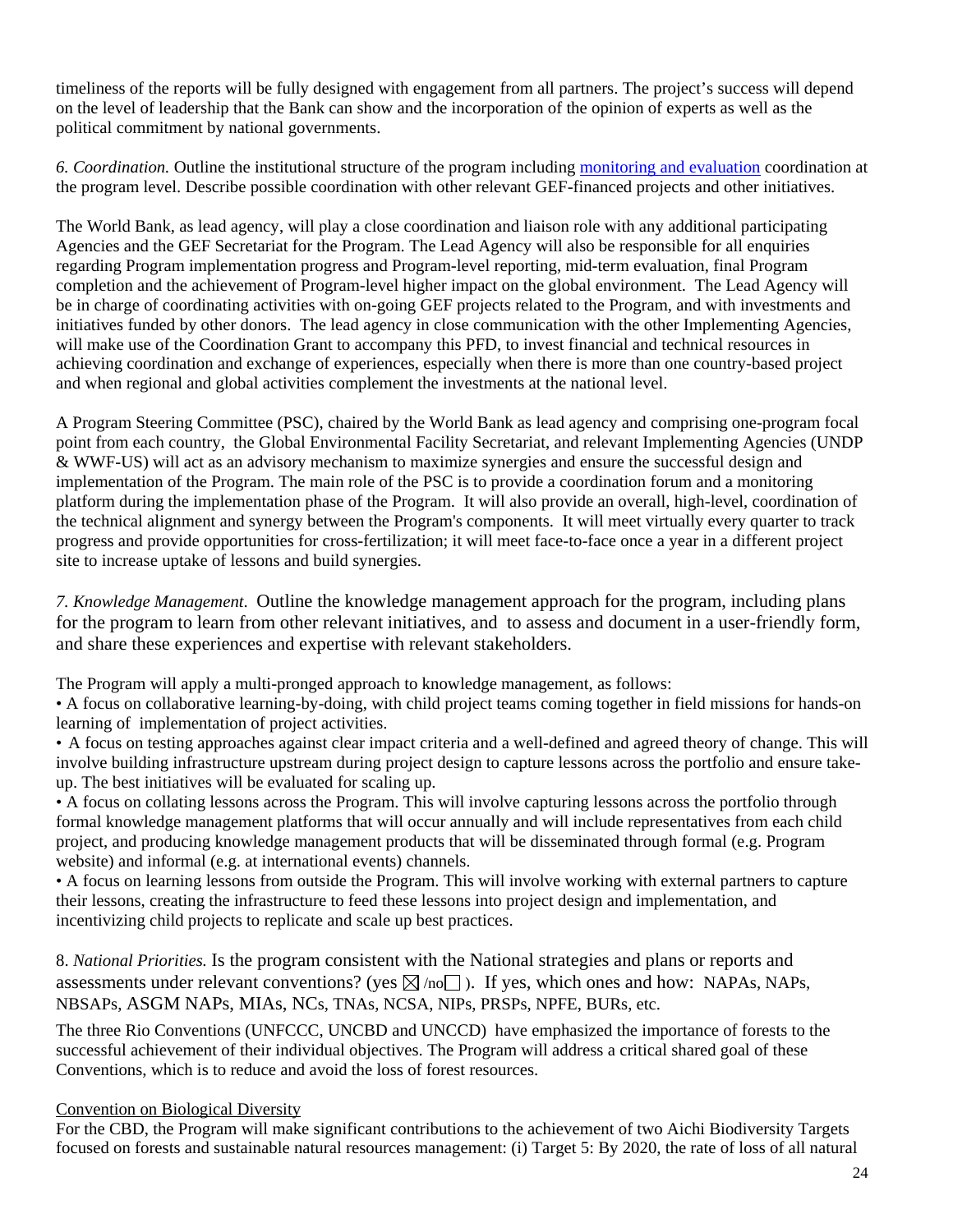habitats, including forests, is at least halved and where feasible brought close to zero, and degradation and fragmentation is significantly reduced; and (ii)Target 7: By 2020 areas under agriculture, aquaculture and forestry are managed sustainably, ensuring conservation of biodiversity. Due to the comprehensive nature of the CBD Strategic Plan and the associated Aichi Targets, the Program will help achieve the following non-forest related Targets within each participating country:

- (a) Aichi Target 2: Integrate biodiversity and development;
- (b) Aichi Target 4: Sustainable production and consumption;
- (c) Aichi Target 11: Expansion of Protected Area Networks;
- (d) Aichi Target 14: Restore and safeguard essential ecosystem services;
- (e) Aichi Target 15: Enhance ecosystem resilience and carbon stocks; and
- (f) Aichi Target 19: Knowledge-base and science applied.

#### Framework Convention on Climate Change

The Program is well aligned with the UNFCCC, and with the commitments that all included countries have made for GHG reductions, particularly through REDD. All three countries have also made at least two national communications to the UNFCCC, and have made significant pledges to reduce GHG emissions. Additionally, REDDplus elements (UNFCCC decision 1/CP.16) will be addressed, including reducing emissions from deforestation and Conservation of forest carbon stocks. With regards to Desertification, Land-degradation and Drought and sustainable forest management (SFM) (UNCC D decision 4/CO P.8), the Program will help "reinforce SFM as a means of preventing soil erosion and flooding, thus increasing the size of atmospheric carbon sinks and conserving ecosystems and biodiversity."

The Program also contributes to the UNFF Global Objectives on Forests (E/2006/42 E/CN.18/2006/18): Reverse the loss of forest cover worldwide through sustainable forest management (SFM), including protection, restoration, afforestation and reforestation, and increase efforts to prevent forest degradation.

Specific information on the relevant conventions signed by each country, as well as each country's national-strategies, is presented in the individual child projects.

9. *Child Selection Criteria*. Outline the criteria used or to be used for child project selection and the contribution of each child projects to program impact.

The criteria used or to be used for child project followed:

1. A regional coordinating project to focus on learning and providing a leadership platform to affect policy in areas critical to combating deforestation and promoting sustainable development in the Amazon.

2. Country-based projects focused on designing and implementing national strategies and approaches to improve protected area management, enhance community livelihood benefits, reduce deforestation, promote recuperation of degraded lands and harmonization of sectoral policies to build sustainable landscapes. Individual country projects may address a single component or include activities that address more than one.

3. Each child project will secure significant co-financing from Governments. Co-financing will also include all grants and investments made by other donors, including bilateral, foundations, NGOs and CSOs that together strengthen the effectiveness, breadth and sustainability of the GEF investment.

4. Each child project will agree to partake in sharing lessons and testing approaches for replication based on learning in other projects.

5. Each GEF implementing agency will work through the Program Steering Committee to share lessons and coordinate reporting.

6. Each child project will apply indicators from an agreed suite of indicators against which the Program will be measured as a whole.

7. Additional child projects might be submitted on a rolling basis with a revised PDF. The closing date for submission of child projects will be June 30, 2017.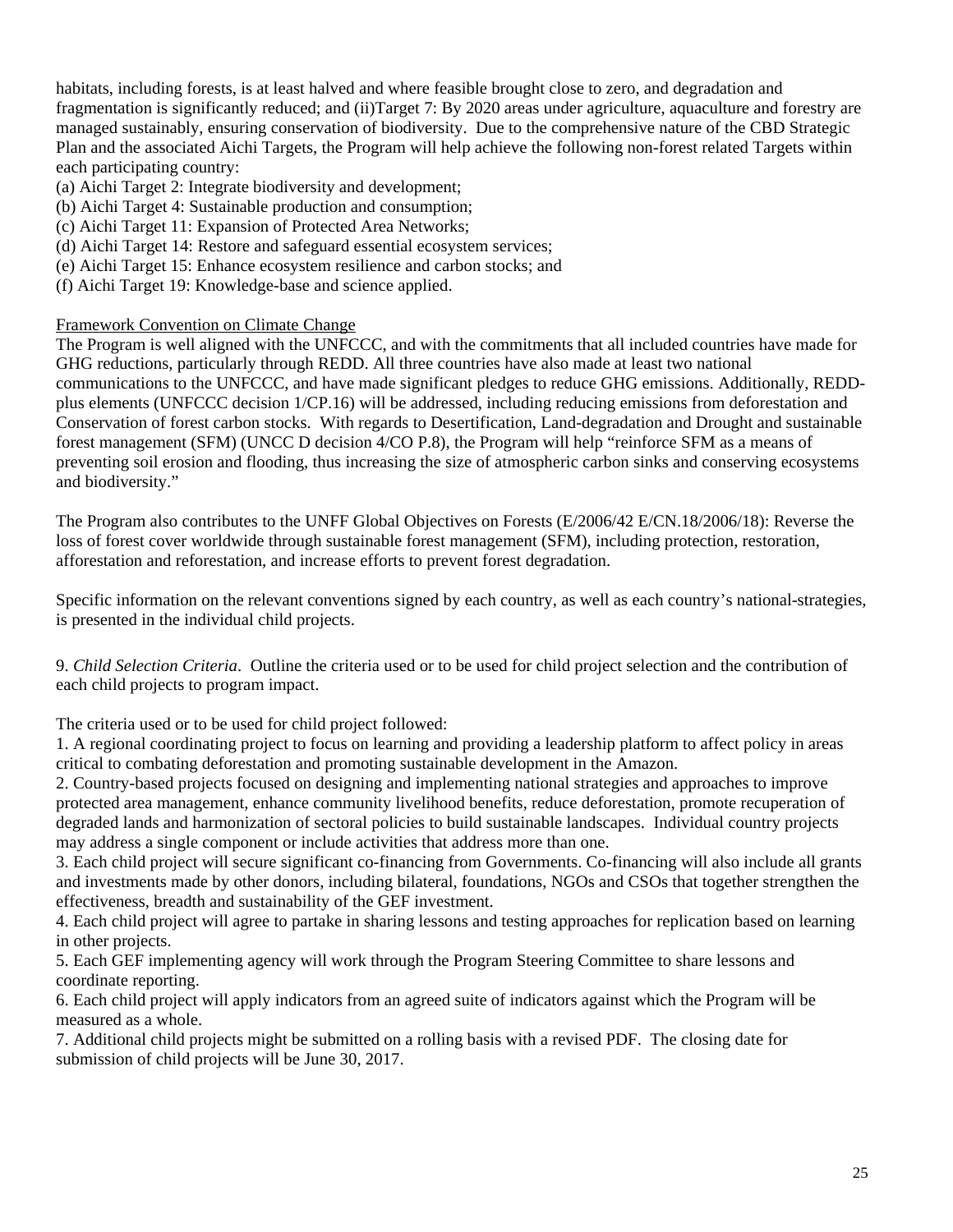## **PART III: APPROVAL/ENDORSEMENT BY GEF OPERATIONAL FOCAL POINT(S) AND GEF AGENCY(IES)**

**A. RECORD OF ENDORSEMENT OF GEF OPERATIONAL FOCAL POINT (S) ON BEHALF OF THE GOVERNMENT(S):** (Please attach the Operational Focal Point endorsement letter with this template).

| <b>NAME</b>       | <b>POSITION</b>                      | <b>MINISTRY</b>                     | <b>DATE</b>  |
|-------------------|--------------------------------------|-------------------------------------|--------------|
|                   |                                      |                                     | (MM/dd/yyyy) |
| José Antonio      | Director of the International        | ENVIRONMENT -<br>MINISTRY<br>OF     | 07/21/2015   |
| González Norris   | Cooperation and Negotiations         | PERU (Endorsement for the project   |              |
|                   | Directorate (GEF Operational         | "Sustainable Productive Landscapes" |              |
|                   | Focal Point)                         | in the Peruvian Amazon")            |              |
| José Antonio      | Director of the International        | MINISTRY OF ENVIRONMENT -           | 07/22/2015   |
| González Norris   | Cooperation and Negotiations         | PERU (Endorsement for the project)  |              |
|                   | Directorate (GEF Operational         | "Securing the Future of Peru's      |              |
|                   | Focal Point)                         | Protected Areas")                   |              |
| Marcelo Moisés de | <b>General Coordinator for</b>       | MINISTRY OF PLANNING, BUDGET        | 07/31/2015   |
| Paula             | <b>External Financing (GEF</b>       | <b>MANAGEMENT</b><br>AND.           |              |
|                   | <b>Operational Focal Point</b> )     | SECRETARIAT OF INTERNATIONAL        |              |
|                   |                                      | <b>AFFAIRS - BRAZIL</b>             |              |
| Gaia Hernández    | <b>Head of International Affairs</b> | MINISTRY OF ENVIRONMENT AND         | 07/31/2015   |
| Palacios          | Office (GEF Operational Focal        | <b>SUSTAINABLE</b><br>DEVELOPMENT   |              |
|                   | Point)                               | <b>COLOMBIA</b>                     |              |

## **B. GEF AGENCY(IES) CERTIFICATION**

 $\overline{a}$ 

This request has been prepared in accordance with GEF policies<sup>13</sup> and procedures and meets the GEF criteria for program identification and preparation.

| Agency             |                  | <b>DATE</b>  | <b>Program</b> |                  | <b>Email Address</b>   |
|--------------------|------------------|--------------|----------------|------------------|------------------------|
| Coordinator,       | <b>Signature</b> | (mm/dd/yyyy) | Person         | <b>Telephone</b> |                        |
| <b>Agency name</b> |                  |              |                |                  |                        |
| Karin              |                  | 07/31/2015   | Adriana        | $5761 + 1062$    | amoreira@worldbank.org |
| Shepardson         | Kay Repadem.     |              | Moreira        |                  |                        |
| <b>GEF</b> Agency  |                  |              |                |                  |                        |
| Executive          |                  |              |                |                  |                        |
| Coordinator        |                  |              |                |                  |                        |
| WВ                 |                  |              |                |                  |                        |

**C. Additional GEF Project Agency Certification** *(Applicable Only to newly accredited GEF Project Agencies)*  For newly accredited GEF Project Agencies, please download and fill up the required **GEF Project Agency Certification of Ceiling Information Template** to be attached as an annex to the PFD.

<sup>13</sup> GEF policies encompass all GEF managed trust funds, namely: GEFTF, LDCF, and SCCF